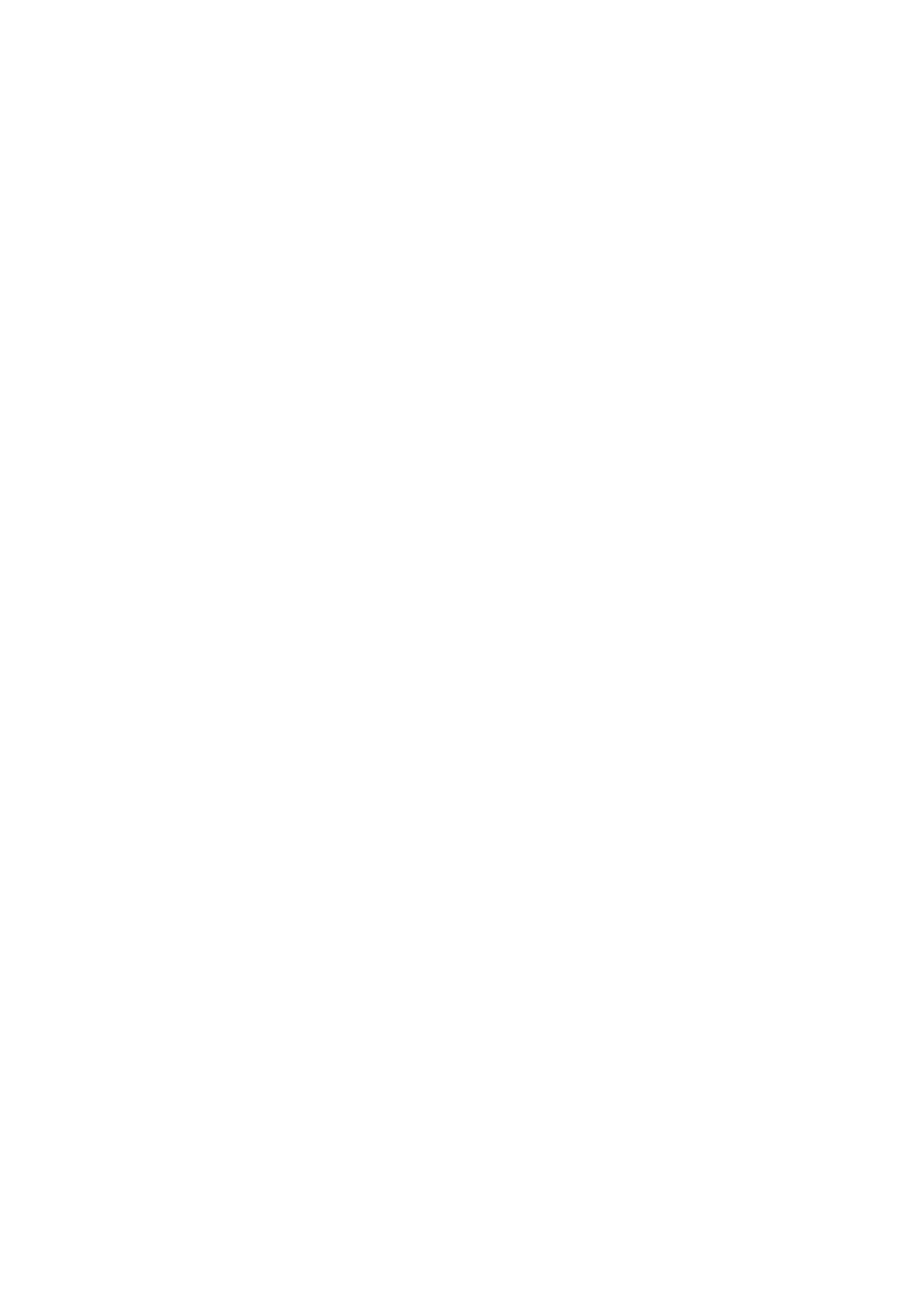# Back to the Future of the Body

Edited by

Dominic Janes



CAMBRIDGE SCHOLARS PUBLISHING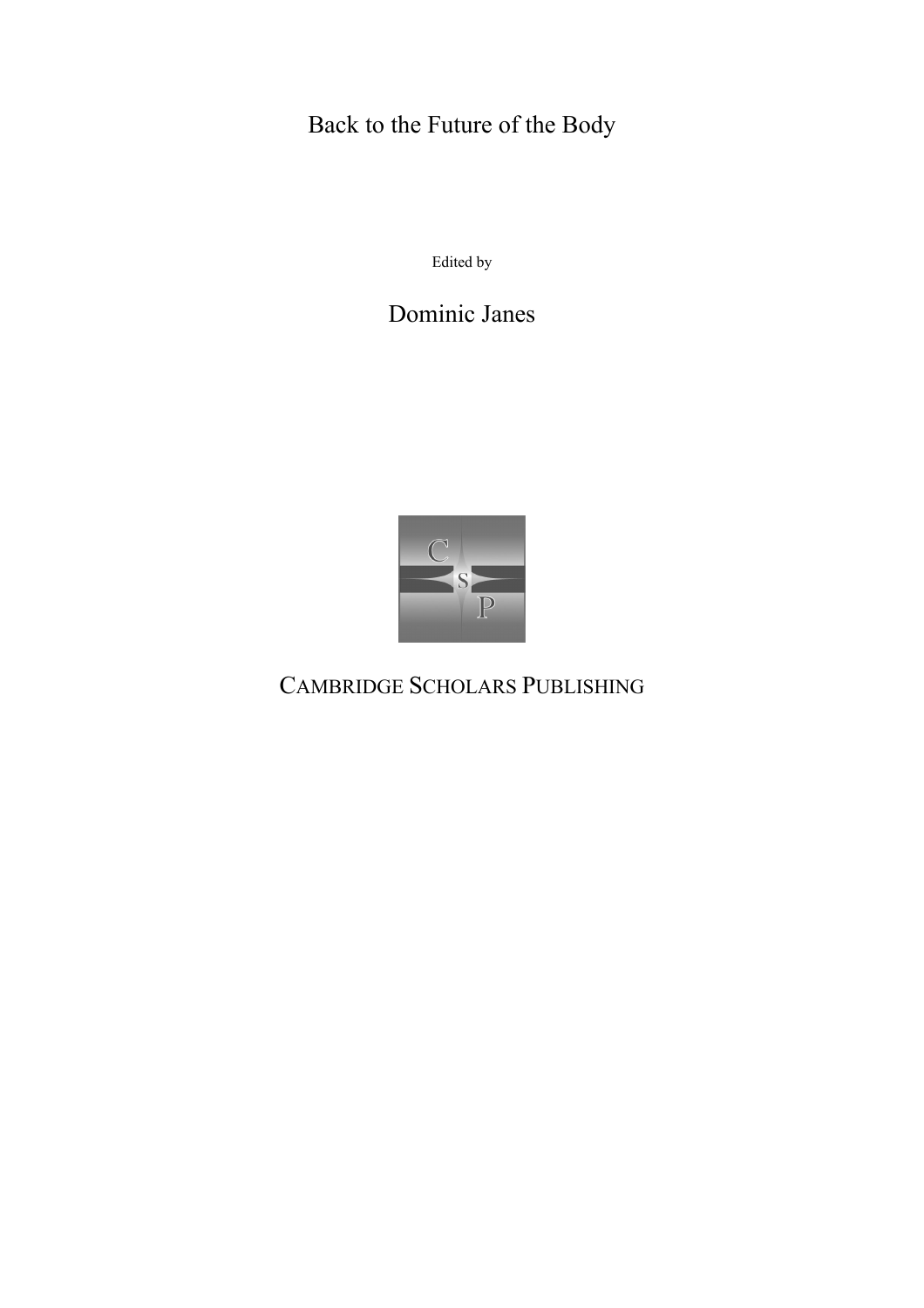Back to the Future of the Body, edited by Dominic Janes

This book first published 2007 by

Cambridge Scholars Publishing

15 Angerton Gardens, Newcastle, NE5 2JA, UK

British Library Cataloguing in Publication Data A catalogue record for this book is available from the British Library

Copyright © 2007 by Dominic Janes and contributors

All rights for this book reserved. No part of this book may be reproduced, stored in a retrieval system, or transmitted, in any form or by any means, electronic, mechanical, photocopying, recording or otherwise, without the prior permission of the copyright owner. ISBN 1-84718-162-7; ISBN 13: 9781847181626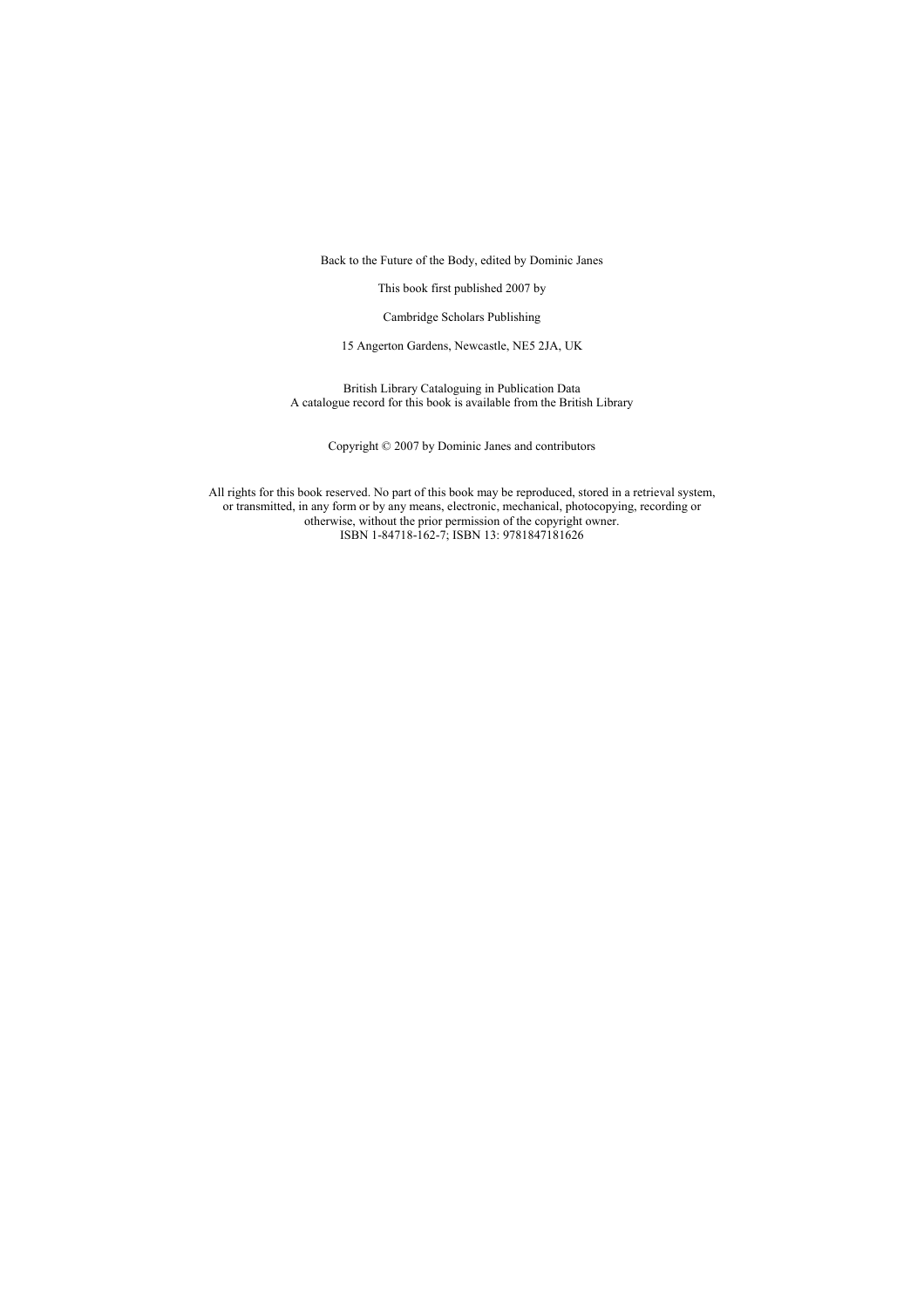# TABLE OF CONTENTS

| Back to the Future of the Body<br>Dominic Janes                                                                                        |  |
|----------------------------------------------------------------------------------------------------------------------------------------|--|
| The Body as Machine: Descartes, Sherlock Holmes and Robots<br>Pierre Cassou-Noguès                                                     |  |
| The Beard and Victorian Ideas of Masculinity<br>Jacob Middleton                                                                        |  |
| The History of the Future: The Changing Role of the Future<br>in the Construction of the Gendered Body<br>Meray Amir                   |  |
| A Constantly Shifting Identity: The Problematic Nature of the Albino Body<br><b>Charlotte Baker</b>                                    |  |
| Displaced Bodies: The Dance Avant-Garde in the Weimer Republic<br>and its Strategies of Deconstruction and Montage<br>Susanne Foellmer |  |
| Extended Bodies: How do we Think and Feel about the Body<br>in the Twenty First Century?<br>Ornella Corazza                            |  |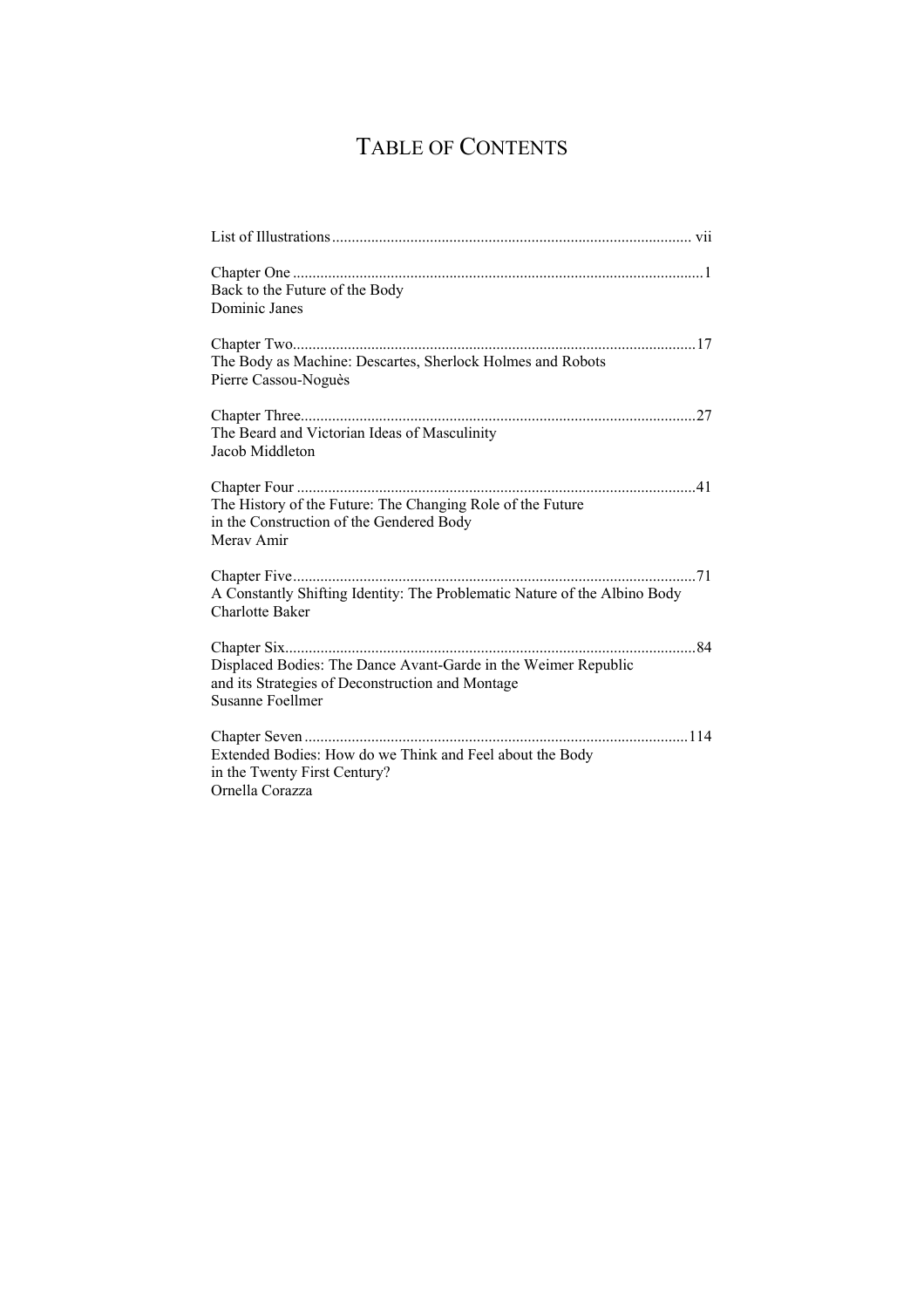| Vl | Table of Contents |
|----|-------------------|
|    |                   |

| Writing in "White Ink": Reconfiguring the Body of the Wet Nurse<br><b>Edith Frampton</b> |
|------------------------------------------------------------------------------------------|
| Being Jude Law, Being John Malkovich: The Body in the Body<br>Naomi Segal                |
| Can we Harm the Dead? Understanding Embodied Harm after Alder Hey<br>Floris Tomasini     |
| The Raw and the Vital: Medical Technologies and Aristotle's Psuche<br>Fiona K. O'Neill   |
| Eternal Bodies: The Miira, the Self-Mummified Ascetics of Japan<br>Tullio Lobetti        |
| Abjection and Agency: Prison Tatoos<br>Kevin McCarron                                    |
| Meaningful Bodies: Feminism, Gender, and Materiality<br><b>Shelley Budgeon</b>           |
| Bloomer Scandals: Uncovering the Political Body<br>Hagar Kotef                           |
|                                                                                          |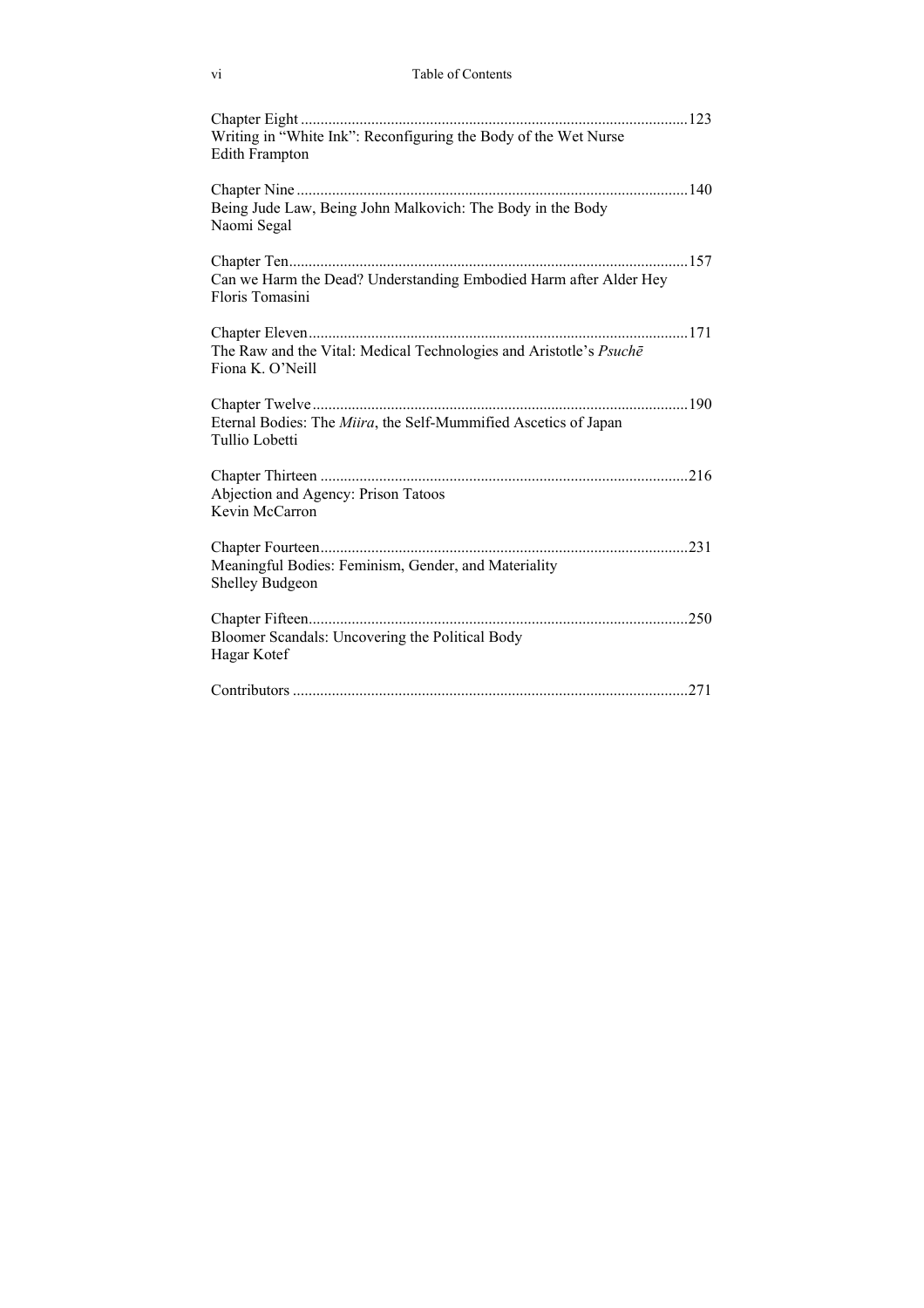## LIST OF ILLUSTRATIONS

- 1-1 William Blake, *Albion Rose*
- 6-1 Gert, *Nervosität*
- 6-2 Gert, *Verkehr*
- 6-3 Gert, *Verkehr*
- 6-4 Gert, *Pause*
- 6-5 Gert, *Tod*
- 6-6 Gert's signature

#### 12-1 Tetsumonkai

- 12-2 De Certeau's scheme of the body
- 12-3 Sacred space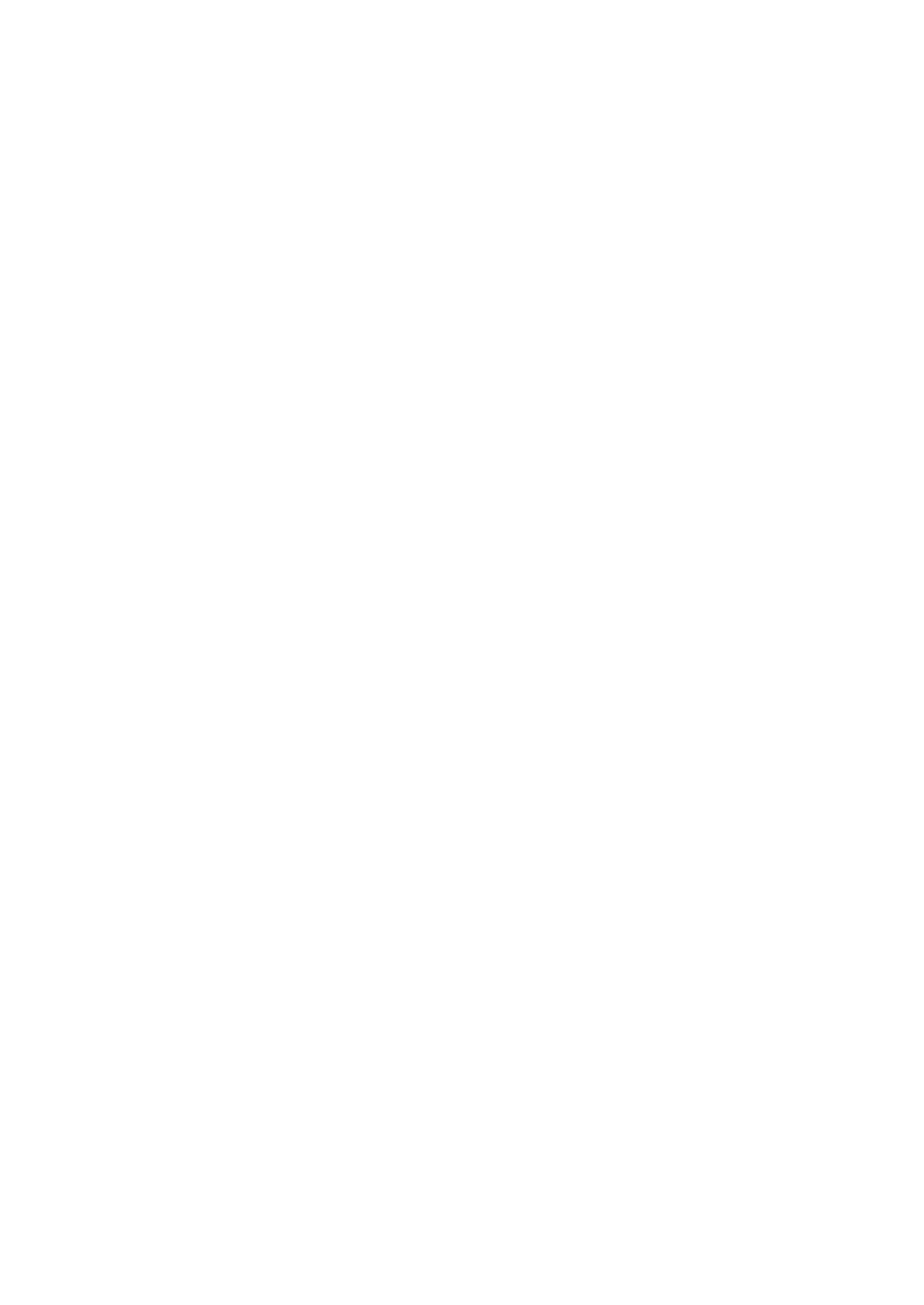## CHAPTER ONE

# BACK TO THE FUTURE OF THE BODY DOMINIC JANES

In an engraving from around 1794, William Blake presents an image of the body as youthful, male, beautiful, racially white and enflamed in celestial radiance (fig. 1.1). This is the figure he called "Albion" and the print, in its various versions is known as "Glad Day", "Albion Rose" and "The Dance of Albion". The first uncoloured state of the engraving, dating from 1780, is accompanied by the following verse: "Albion rose from where he laboured at the mill with slaves - giving himself to the nations he danc'd the dance of eternal death". Historicist readings suggest that we have, in the early version, an image of the revolutionary hero about to sacrifice himself for freedom. With the terrors of the French revolution, "Albion" develops as an allegory of the British people and its struggle for moral transcendence (Butlin, 1981: 27).

Blake's work gains much of its power by combining neo-classicism with esoteric and gothic themes. His nudes have been seen as exhibiting alternating desires to celebrate, evade and transform the body, such that much scholarship has read his work as representing unease with the material realm (Howard, 1982). However, we do not need to see Blake as gradually abandoning the dreams of a glorious revolution on earth for a purely inner space of revelation. What Blake wanted was a perfect revolution; a perfect transformation in which the body was not let down by the mind and will, nor the mind and will by the body. As Engelstein argues:

Repudiating an understanding of nature as predetermined and unalterable, Blake points to the potential for the birth of a radically different human body, 'the Human Form Divine"… Blake's emphasis on the power of imagination to effect change is by no means, however, a rejection of the material world. Instead, Blake undermines mind/body as well as subject/object dualisms in an attempt to create an interactive and flexible body which is no less material than its "natural" counterpart, but is no longer subject to its materiality (2000: 62).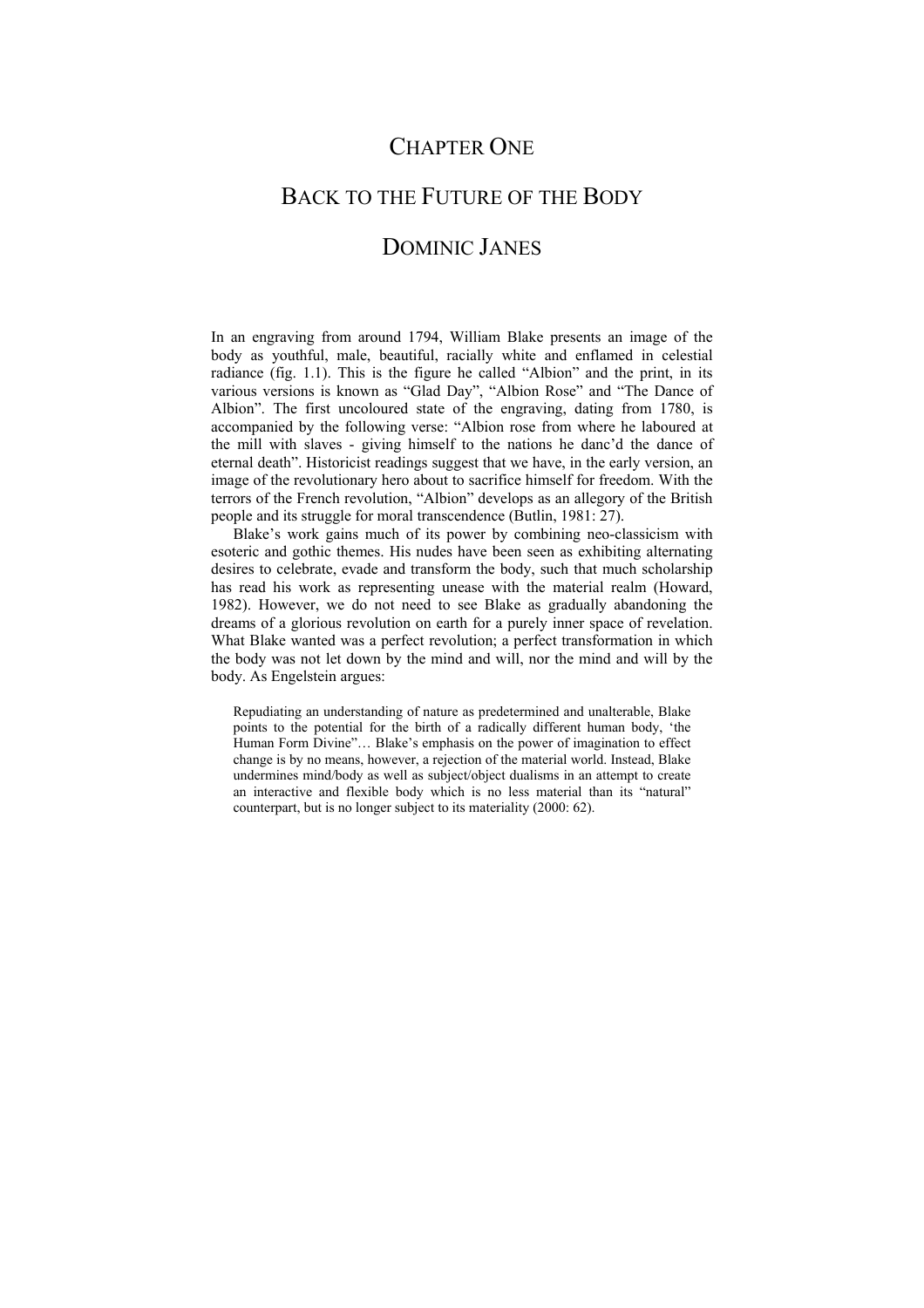

Fig. 1.1, William Blake, *Albion Rose,* copyright, the Trustees of the British Museum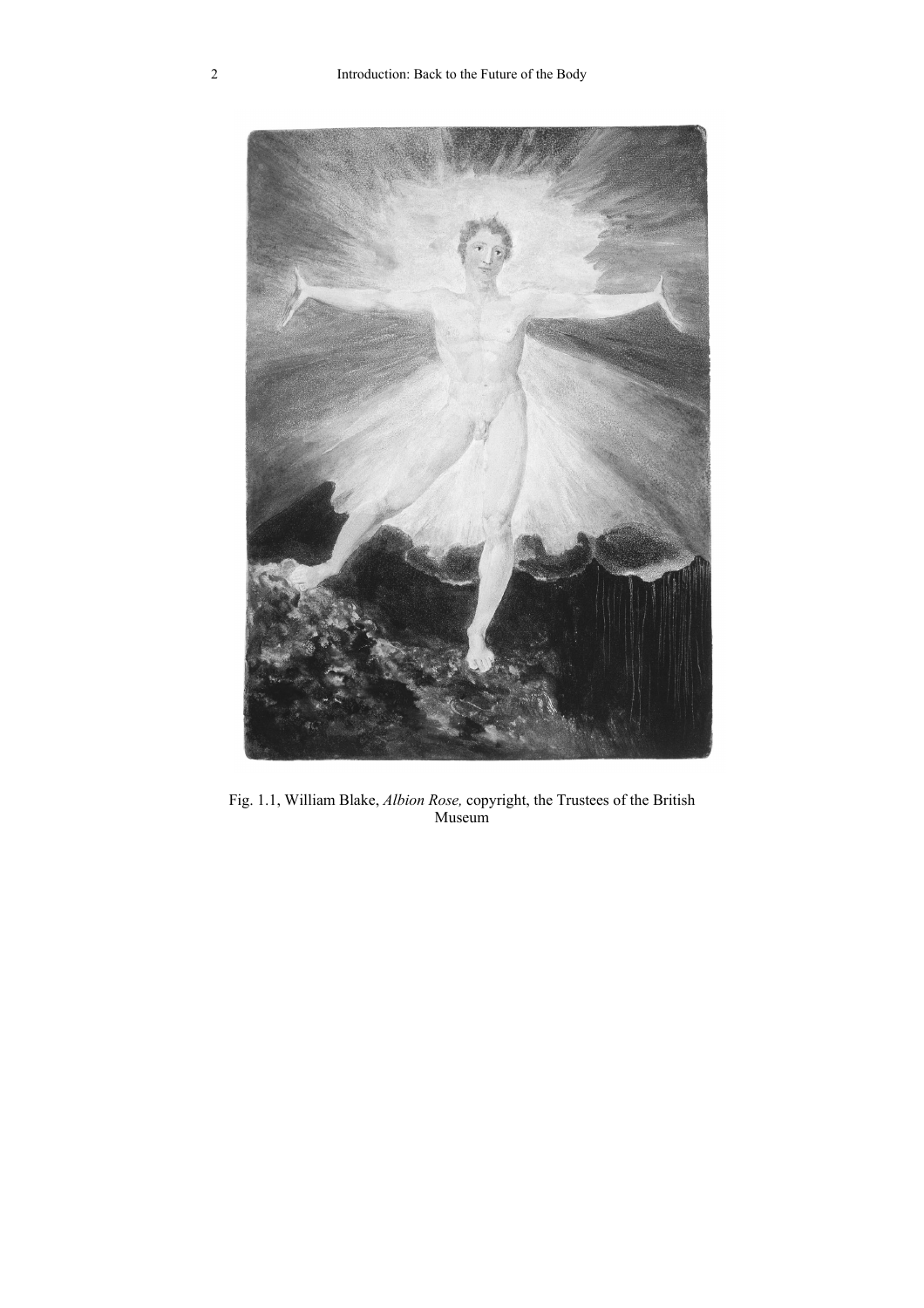Kenneth Dutton has located the dream of the "perfectible body" deep in the classical Greek roots of western culture (Dutton, 1995). The result of the intervening Christianity was not so much as to destroy that dream, but to displace its realisation into the future Otherworld of Heaven. Blake's engraving can, therefore, be read merely as being an artefact of the complexities of the reception of earlier religious beliefs and political ideologies. Albion's body, in this view, is now a body of the past, the value which is only as historical evidence. But to privilege such a reading would be, I think, to deny the significance of Blake's message. He was attempting to use his imagination to create a form of body that was not simply limited, transient, contingent and the sign of something else that is more important.

A certain impatience with the material as mere flotsam on the sea of power and knowledge can be detected in some recent writing on the body. Canning describes how despite there being a "veritable flood" of work on the body, "many, even most of these studies merely invoke the body or allow the 'body' to serve as a more fashionable surrogate for sexuality, reproduction, or gender without referring to anything specifically identifiable as body, bodily or embodied" (Canning, 1999). Turner, addressing the same issue in relation to the body and religion, suggests that one way forward may be to focus on lived experience (Turner, 1997: 15-16). This volume represents an attempt to address some of Canning's concerns through Turner's means and, thereby, to get "back to the future of the body".

This is not simply an exercise in digging corpses out of the historical archive. The question is, rather, what can past lived and thought experiences of the body tell us about what the body can be(come)? Moreover, the body is not to be thought of as merely an "object" or simply a "sign", but as an active participant in the shaping of cultural formations. As has been commented on the significance of space in the cultural history of prostitution:

far from playing a passive backdrop to social and sexual relations, [space] plays an active role in the constitution of those relations, with the particularities of sites of sex work, whether on-street or off-street, reflecting and reproducing broader moral and social orders in a complex and sometimes contradictory manner (Hubbard, 1999: 31).

The material world of spaces and thing is, therefore, not simply a place for the operation of power. Power, rather, has its material forms. What can past experiences, therefore, tell us about the potential for bodily empowerment?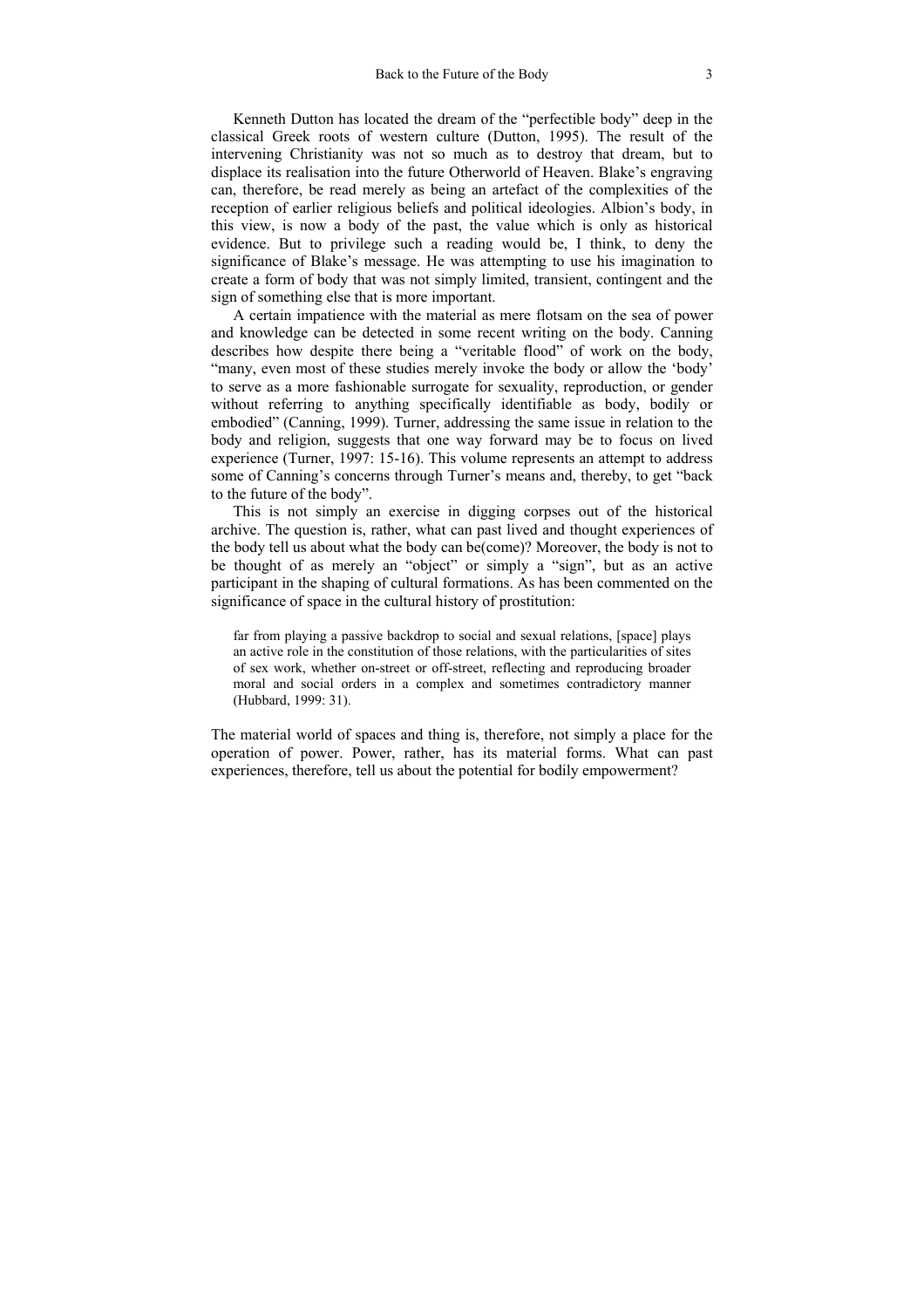#### **The Context**

This volume consists of a set of case studies, representing a range of theoretical and methodological approaches. The origins of this collection lie in the work of the Birkbeck Institute for the Humanities which has been involved in presenting a series of international workshops and conferences on the theme of the cultural life of the body. The rationale for these events was that, in concepts as diverse as the cyborg, the questioning of mind/body dualism, the contemporary image of the suicide bomber and the patenting of human genes, we can identify ways in which the future of the human body has become ambiguous. The aim of these international workshops and conferences was to explore interdisciplinary answers to the question "does the body have a future?" The first of these events, "Bodies Past", asked what the past history of the body could tell us about that question. It is from this seminar, held on  $11<sup>th</sup>$ -12<sup>th</sup> November 2005, that the current volume derives.

The thematic agenda of that seminar was as follows:

• *Property in the body and in the human genome*: it is widely feared that we no longer possess a property in our own bodies. Instead, it has been argued, what we are witnessing is nothing less than a new 'Gold Rush', in which the territory is the human body.

• *The body and the person*: are we our bodies, or are our bodies merely our tools? If we are embodied individuals what limitations does that place on our rights over our bodies? This question surfaces in all sorts of public policy issues from trafficking and prostitution to genetics.

• *Gendered bodies*: to the extent that all human tissue is now the object of markets, it can be said that we are losing the distinction between men and women as subjects with rights over their own bodies. Similarly, gender reassignment, transvestism and other phenomena suggest that the distinction between gender and sex is breaking down. What can we now say about the supposedly immutable categories of male and female bodies?

• *Bodies, regulation and censorship:* what are the limits of censorship over the body in literature, film and the visual arts more generally? Are there any restrictions on what people may see or do with their bodies? How do different countries view such rights, and what is the effect of globalisation on regulation by national jurisdictions?

• *Future bodies, cyborgs and humans:* what does science fiction as metaphor tell us about our desires to control and shape our bodies? The use of the cyborg metaphor in feminist theorists such as Donna Haraway and in such writers as David Mitchell raises disturbing questions about the extent to which we can recognise human agency and emotions in non-human bodies.

• *The body and the body politic:* to what extent is the individual body subsumed in the body politic? For example, in France, individual bodies can be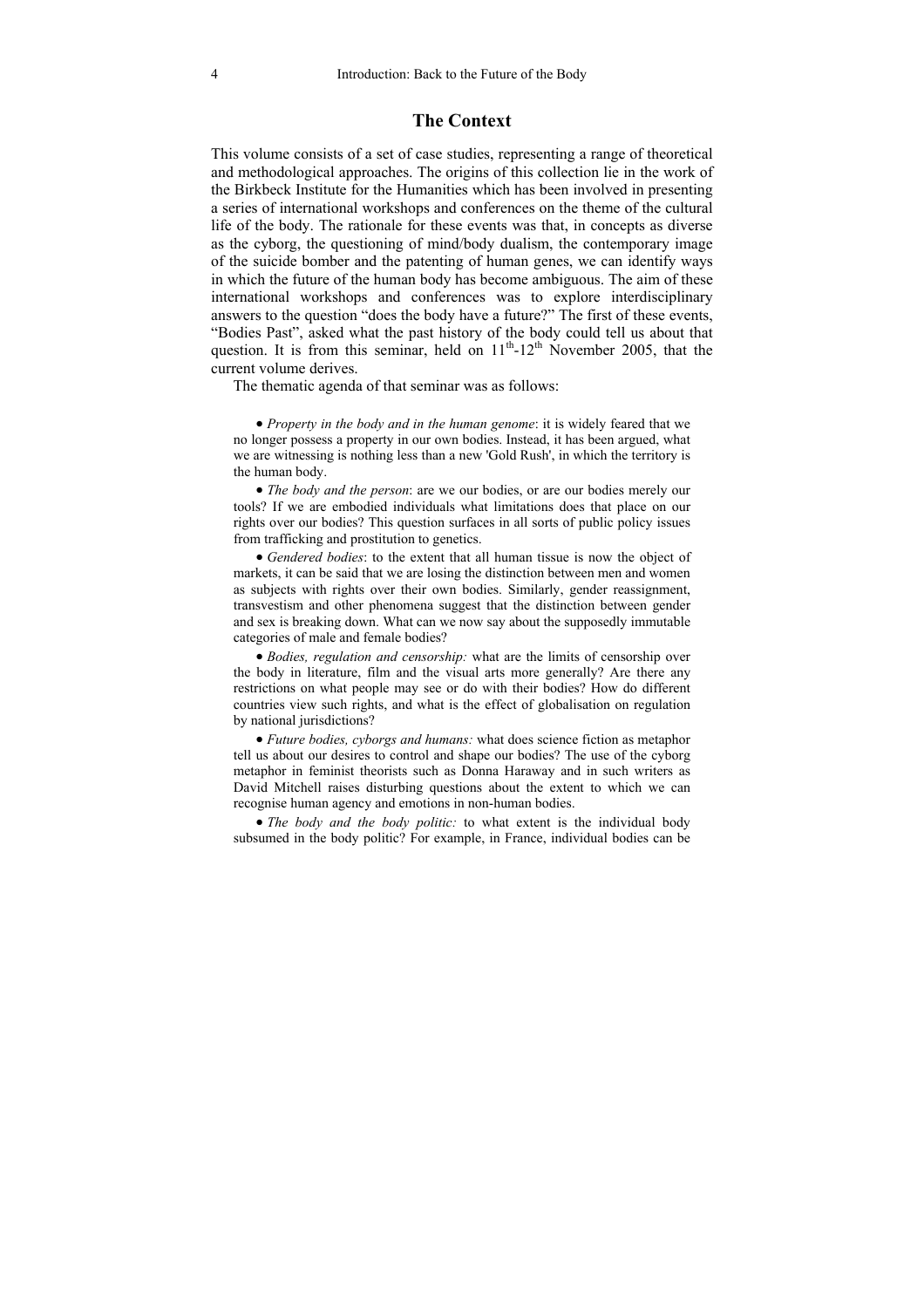said in many important senses to belong to the national *patrimoine* and not in fact to the individual. What rights does the state possess over the bodies of its citizens and those of other States in peace and war?

The issues raised in this line up of topics help to make clear why the "the future of the body" is currently a "hot topic". More than that, the urge to look in a dynamic fashion to the future of the body is a major cause of contemporary anxiety. We live with intense fears of what the body might become as the result of genetic engineering, radiation or any branch of ideological fundamentalism. Darwin was able to displace his own analogous anxieties into an extraordinarily extended scenario: "believing as I do that man in the distant future will be a far more perfect creature than he now is, it is an intolerable thought that he and all other sentient beings are doomed to complete annihilation after such longcontinued slow progress" [as the sun cools in its death pangs] (Darwin, 1887: 92, discussed by Gruber, 1980: 110). Our worries are more immediate. It is easy to look back to past bodies as receptacles of innocent, if naïve hopes: for we live with the eugenic nightmares of the mid-twentieth century.

In the 1920s the publisher Kogan Page, attempting to "revive the pamphlet" as their advertising put it, produced a range of small volumes on the theme of "To-Day and To-Morrow". The subjects of these ranged across the realms of morality, science, war, society, language, art and sport. We find Robert Graves writing on the future of swearing, Bertrand Russell on the future of science, and Rebecca West on the future of the sexes. The volume on the future of the body was written by Ronald Campbell Macfie (1867-1931), physician and poet. He gave the reader his version of the eugenicist prediction of the superman, or, as he called this figure, "the Metanthropos".

Macfie's agenda is made perfectly clear. He states that "man's control over his own evolution is perhaps the most interesting and most important in all biology" (Macfie, 1928: 51). This is vital because of deterioration in the breeding stock such that modern woman is often "as little capable of bearing fine children as suckling them" (80). Meanwhile, there are men who "take more interest in the lie of their hair and in the cut of their clothes than in virile exercise of mind, who no longer have the masculine love of fresh healthy eugenic women and the masculine loathing of paint and powder. We find an increasing tendency to sexual perversities" (81). The answer is to be rid of "the camouflage of artificial conditions of all sorts, from titles to dollars, to rouge and powder" (86). Marriage based on "normal sexual attraction" will do the rest.

In 2000 he predicts that people, free from sexual perversion, will "dress wisely, and eat and drink wisely, and exercise wisely" (90). Moreover, he is optimistic that we might be able to alter genes, and that this could be the "subject of legislation among the Metanthropoi of 5000 AD" (89). Eventually, he concludes, "it will be possible, in time, to breed almost numberless varieties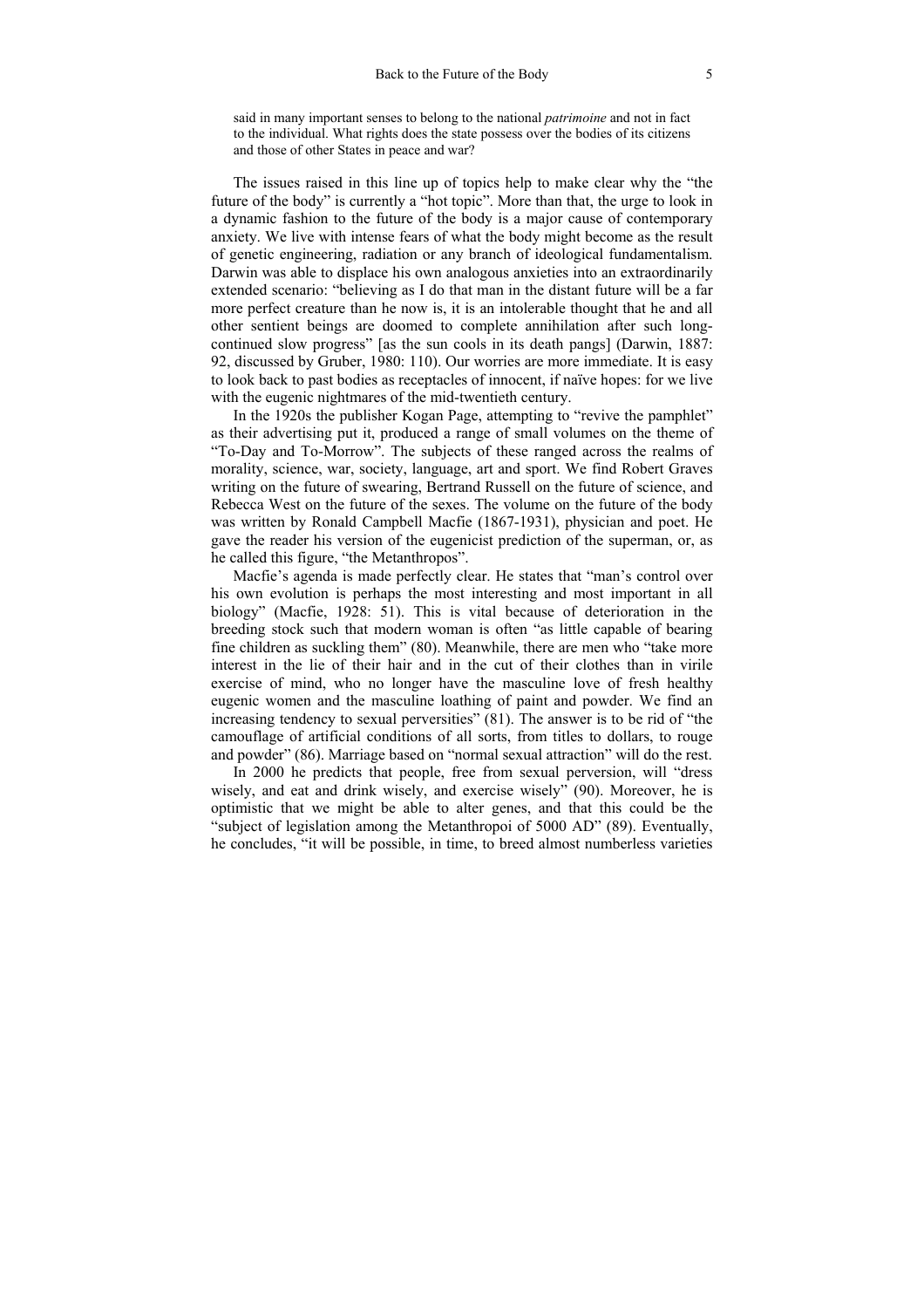of the highly moral, the highly intellectual, and there seems some likelihood that the Metanthropoi of the future will be divided into nations akin in mental and moral outlook" (95). Moreover, we will all come to look alike physically, "approaching the most beautiful and efficient possible" (95-6).

Is that Blake's glad day? And, if so, were not his dreams our nightmares? For Albion is not Black, Albion is not Female, Albion's rosy cheeks are emphatically the result of nature rather than artifice: is Albion, after all, just a symbol of delusion and racist, misogyny? However, Blake's men and women are not all alike. He depicted human bodies with "multiple histories of development and a variety, if not an infinity of possible futures" (Engelstein, 2000: 70). The body has been a tool of fascist power and could be again. Perhaps we can learn from past visions and strategies of bodily selfempowerment? Perhaps we need to do so? The Fabian socialist doctor, M. D. Eder wrote in George Bernard Shaw's magazine *The New Age,* "let us be rid of the Superman. He is a bore" (Eder, 1908). We cannot afford to be flippant. Genomic research means that Macfie's world of 5000 AD is going to happen, in some shape or form, during the twenty-first century. What better time to look back at the excitement and dangers of bodily potential?

#### **The Papers**

The purpose of this latter section of my introduction is twofold: firstly, it provides short summaries of the papers, and secondly, it aims to explore the way in which themes develop from paper to paper and to, thereby, make sense of their ordering. I want to emphasise that the rationale I have outlined for reading the current volume represents my own personal views and should not be regarded as representing those of the individual authors. I have simply been outlining one vision of the possible significance of collecting work of the kind found here. The research agendas of the contributors come from a diverse range of theoretical and methodological perspectives yet they all, in their different ways, explore and celebrate the cultural understandings of bodies past. They also, implicitly or explicitly, invite thought on the potential for the physical and cultural construction of bodies future.

Cassou-Noguès engages with Descartes the philosopher who is frequently referenced as the celebrated exponent of mind/body duality. This paper highlights the fact that the cultural afterlife of Descartes has involved a degree of intellectual mutation. For Descartes thought that the body was a "machine", yet his understanding of a machine was very different from ours. His differentiator between a human and a machine was the presence or absence of language, whereas for us, it is, Cassou-Noguès, argues, the presence or absence of emotion. Descartes' position, when understood in its historical context in the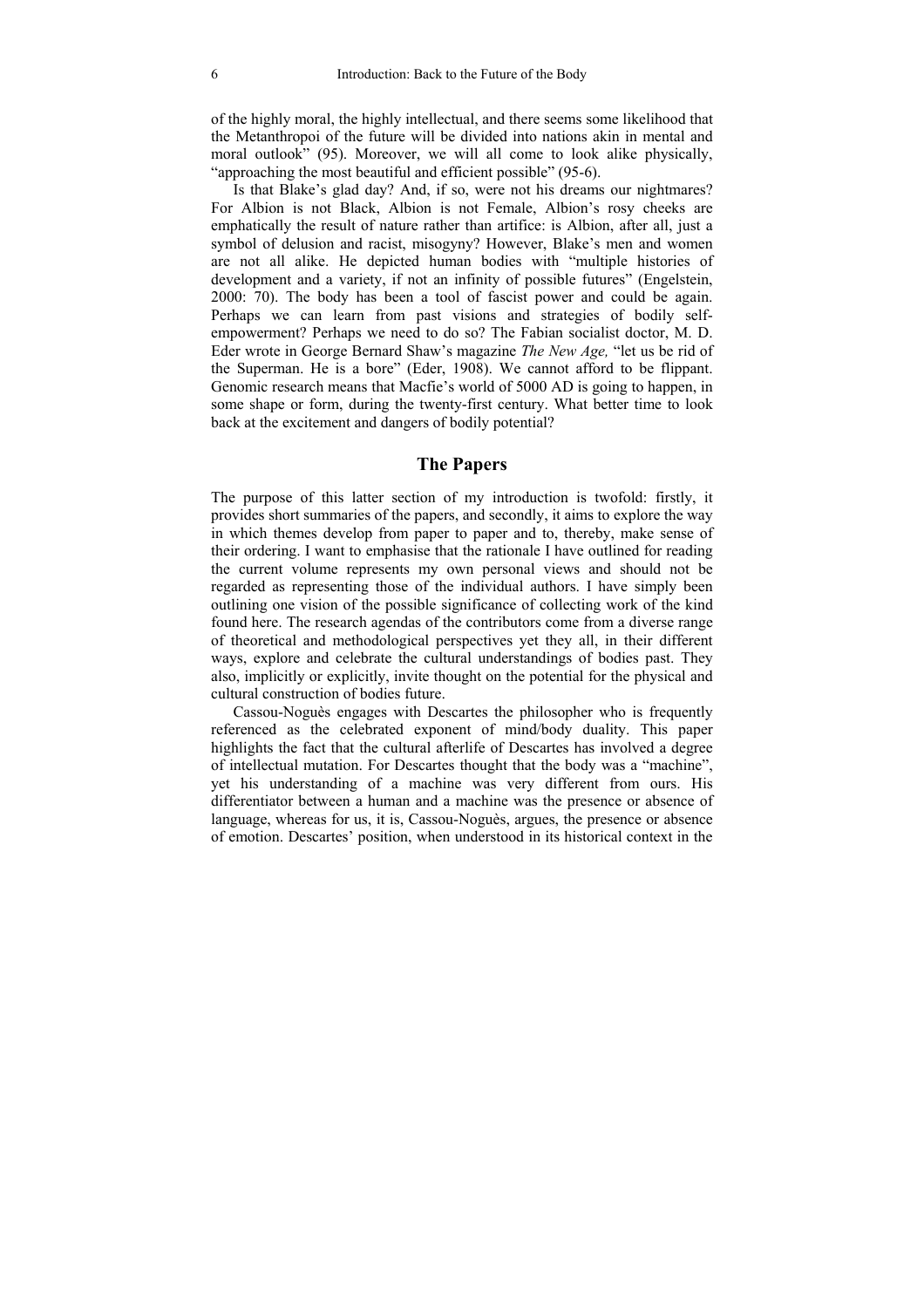aftermath of centuries of Christian culture, is perfectly reasonable. For what is the mark of humanity, but the Word? Animals, not having words (and for Christians, souls), yet having emotions are, thus, essentially machines. Whereas, on the evidence of modern (i.e. Victorian and more recent) science-fiction, people have more recently had no problem with the idea of machines (robots) using language. Speech is understood as something that can be manufactured since it does not come from some transcendent source. Most interestingly, Descartes emphasises that words do not have to be rational. He defends the human state of lunatics. His privileging of the Word is such that we do not need to even understand it, nor does it need to be capable of being understood by humans, in order to differentiate the human from the machine. Most recently, however, the cyborg has problematised the very notion of a division between man and machine, hence locking Descartes into a specific cultural context of the production of what have thus become bodies of the past.

If the first paper problematises the boundary between human and machine, the second highlights the elaborate cultural constructions of mankind related to the division between the male body and the female body. Middleton tells us about Victorian facial hair and the cultural construction of masculinity in Victorian England. Widespread, if contested, modes of thought superimposed a gender division on that between mind and body, such that the rational mind was gendered male and the dependent body as female. Yet this left men's bodies as strangely vulnerable, both as a pale adjunct to the supposedly powerful male intellect and, secondly, as uncannily feminised by their very embodiment. The nineteenth century saw something of a crisis of masculinity for reasons that have been extensively studied elsewhere. To give just two important cultural phenomena, the industrial revolution separated many careers from mechanical effort, and so left middle-class men as unmanned in comparison with their lower-class equivalents. Meanwhile, radical thinking was beginning to advocate the notion of rights – and even *equal* rights – for women. And it was here that biology was hauled in to rescue the male body from the danger of resemblance to women. Men started glorying in prominent, and sometime elaborate or even fantastical and perhaps fanatical displays of facial hair. Middleton, however, nuances this story by showing that male opinion was divided over the virtues of growing versus shaving. A key issue was that if power was based on rationality, and the body was an inferior concern, then a concern for facial hair represented a concern for that which was inferior, such that a well-tended and luxuriant beard could, in fact, be effeminate (remembering that the then construction of effeminacy was as an indicator not of womanliness, nor of homosexuality, but of weakness and debilitation).

Amir's contribution discusses the way in which time has been employed in the twentieth century in the construction of the female body as constrained by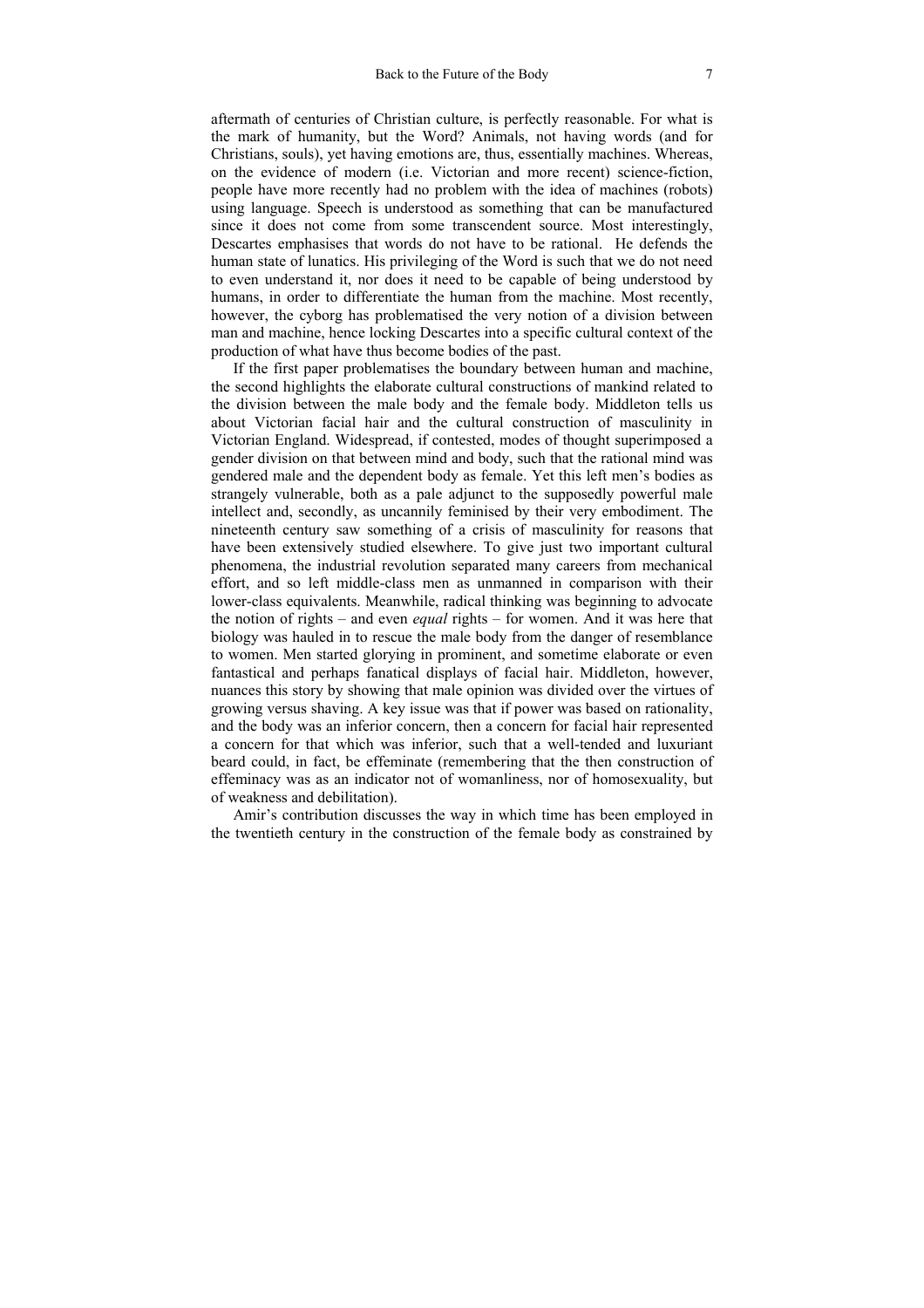supposedly natural and inevitable limitations. Amir refers to "intertwining contingent and specific social arrangements with what are perceived to be objective biological facts" (44). In other words it is accepted that women on average cease to be fertile at an earlier age than men, as a result of the menopause, however, this has been misused as a justification and explanation for female disempowerment. The key phrase, "the biological clock is ticking", is meant to conjure up the sense that a woman's body is time-limited in the way a man's is not. It is only fully functional for a limited period, and that functionality must needs involve reproduction. The discourse of the biological clock coincided with increasing demands for women to take a full and equal place in the workforce. However, it could be countered that nature prevents any such assumption of equality. Furthermore, this image suggests not simply a mechanistic universe, but also woman as mechanism responding to intractable laws. The body and its frailties are here projected as a limiting factor on human potential. To be fully female a woman must be intensely embodied, but to be intensely in a female body is to partially disqualified from the demands of highflying careers.

Medical science, of course, in the shape of IVF treatments, is able to interfere, to some degree, in these processes. Such science, if considered to be gendered "male" might be seen as coming to aid woman in her temporal bodily frailty. The desire for scrutiny and control of the female body can be seen from the production of a set of male, potential, nightmare scenarios; that of massive lower-class reproduction heedless of the economic circumstances (as with single mothers), or else of middle-class abstinence from pregnancy through the pursuit of careers. Amir refers to the eugenic possibilities underlying such circumstances in that social conditioning and scientific intervention are available so as to construct the ideal "life path" for women and subject them to the operations of male power.

It is not only gender relations that can be abused by systems of power. I would argue that racism focussed on skin colour and face shape is the result of sets of contingent social constructions. It is not, therefore, a permanent structuring element in human society. Thus, the body, in its external signs, can be the victim of its times. There can be medical conditions, such as albinism, that assume great cultural and personal significance because of transient cultural attitudes. Baker's paper examines the cultural role of albinos in postcolonial African contexts. Why should it be culturally significant that there should be a small number of people with Black African physiognomy but with a lack of skin (and eye) pigment? This does not make them white, in racial terms, but it means that they becoming walking embodiments of the dilemmas of life in societies that have become deeply sensitised to racialised forms of thinking and acting. The albino body, in such circumstances, becomes powerfully uncanny, and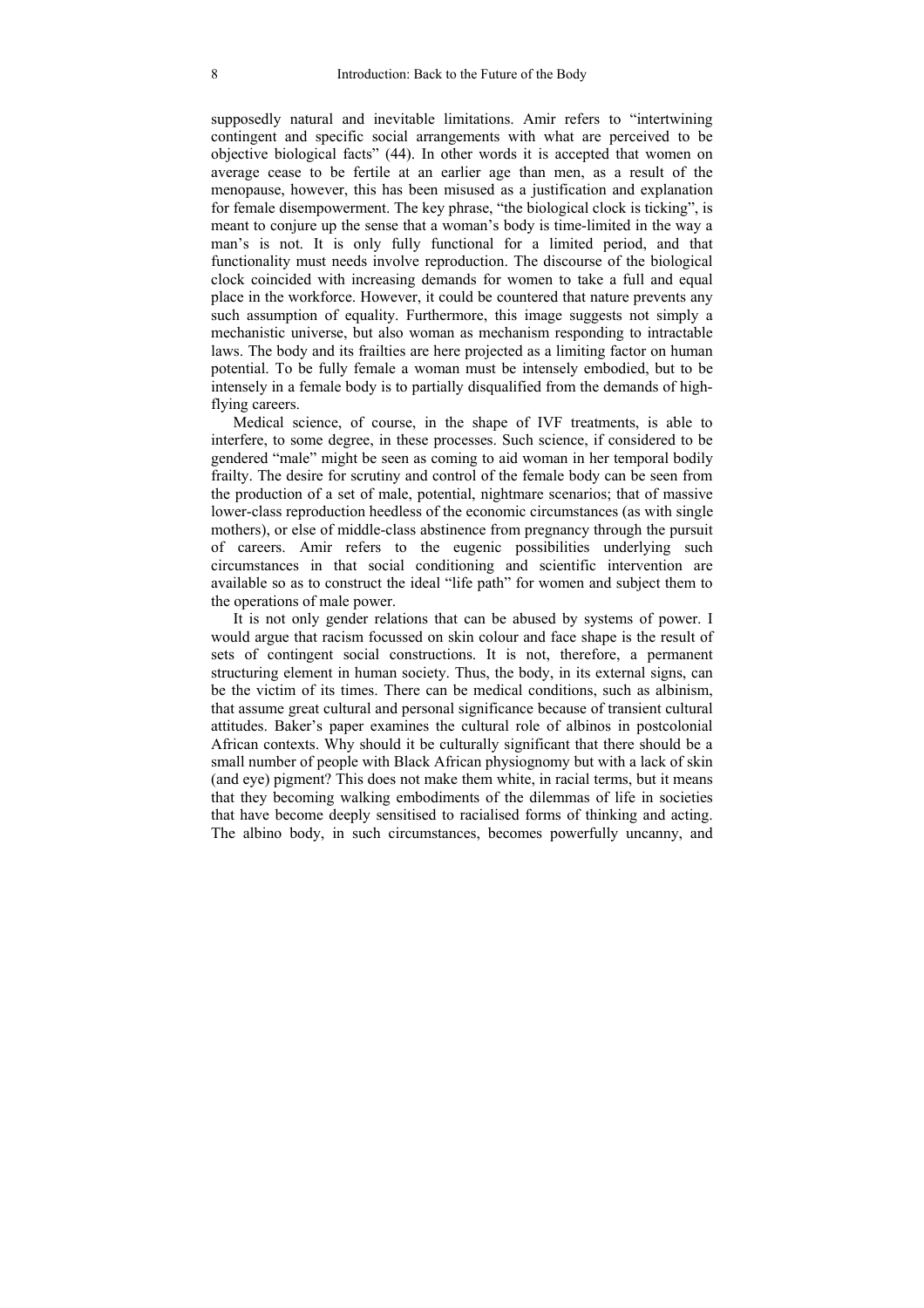threatening to the comfortable binaries of black and white, dominated and dominant. In this sense it might be argued that the albino body is potentially empowered as a means by which to challenge racist assumptions. However, it is also deeply problematic for the counter-production of African pride and selfassertion. The oppressor, it signals, also lives within. However, there is even more to it that that. As Baker points out, the albino was also constructed in precolonial societies and, as such, has long been provided with an aura of the "mythical and the mystical" (81). The challenge here would appear to be whether the albino body can be returned to a lost position in African societies, perhaps by connection with the transcendental such that this body be recovered from its colonial reconfigurations. Or is the albino body trapped in postcolonial time, in which it refers both to the uncanny return of the ancestors and also of the colonial oppressors?

Black albinos take on an external cultural burden of whiteness in postcolonial Africa whether they like it or not. As a Jew, Valeska Gert, was in the similar position of discovering that she was being read from her genetic and cultural heritage. Yet, as an artist, she sought to use her body to express the cultural contradictions of the times in which she lived. Foellmer's paper shows the ways in which the body is not simply at the mercy of the past and the future, but can be developed to interact with time, place and discourse. Gert, in her dance practice, was thinking through the results of the rapid mechanisation of urban life as experienced in post-World War One Berlin so as to suggest new possibilities for the body in engaging with, enacting, and challenging modernity. In these ways she looked to the future as a place in which the body would be liberated from its old constrictions of behaviour.

Of course, we, with the benefit of hindsight, know that her work was to have a limited impact. As Foellmer concludes, "her radical and groundbreaking art was attacked in a pamphlet by Nazi propaganda minister Joseph Goebbels. Jewish and leftist, stigmatized as producing 'Entartete Kunst' (degenerate art), Gert had to flee temporarily to the alternative modernity of New York" (112). The bodies that Gert conjured out of the air were, thus, the product of a specific set of historical circumstances. When she flickered and jumped, disturbing her audience, she was reacting to the new and shocking experience of the flickering and jumping of the cinema. Yet she was acting out a fascinating modern paradox, that of the unique moment in the age of mechanical reproduction. In a sense, the power of time to single out and distinguish can seem in tension with the mass-production of things, objects and situations, such that in certain forms of post-modernist theory there is no longer a history but simply a seamless web of interchangeable expressions. But if this is the truth of modernising society then it was sharply interrupted, as we have seen, by Nazi censorship and warfare. For Gert's art was not simply another example of mechanical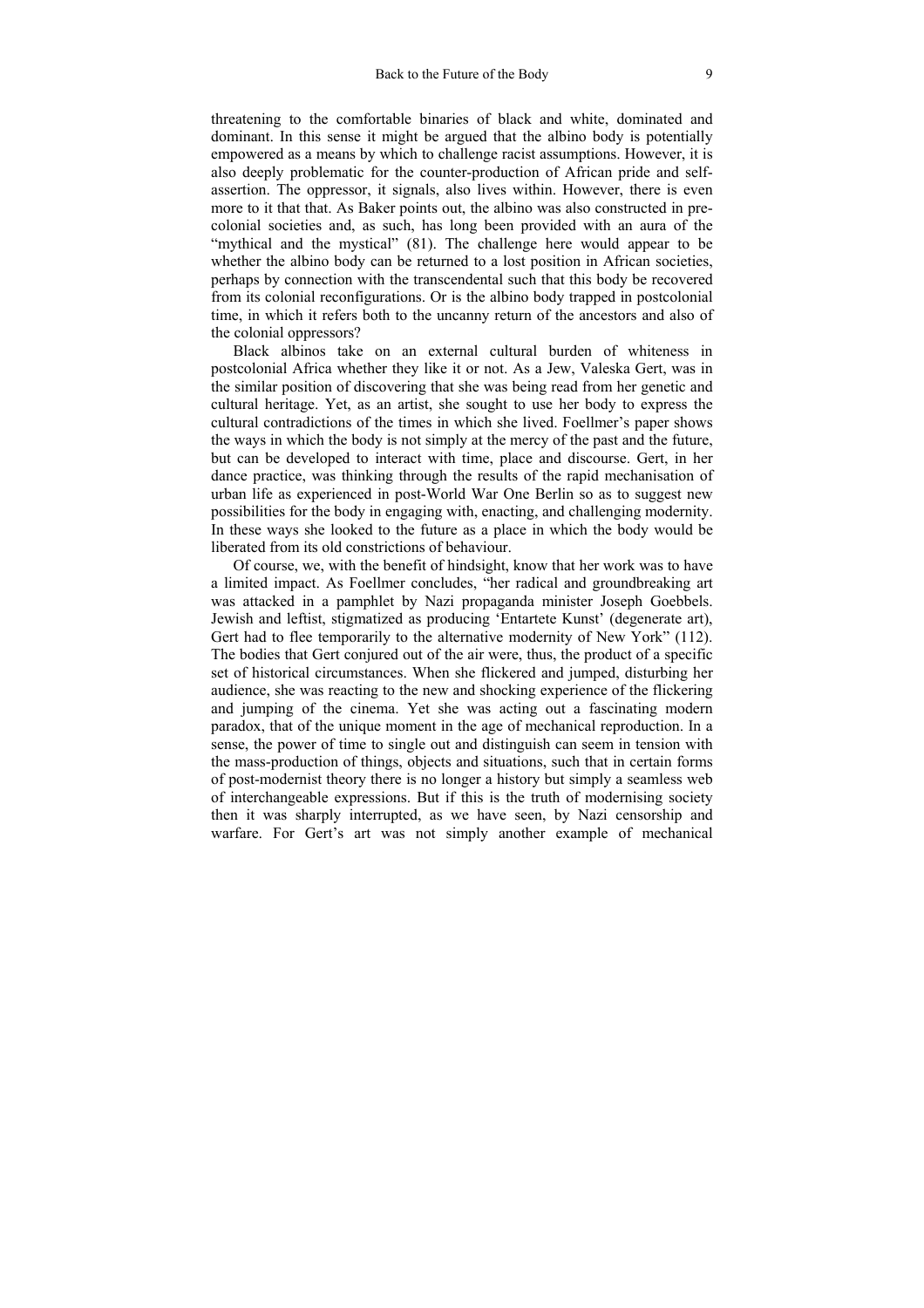production (something that was essential to the Nazi war-machine) but represented a satirising or problematising of the boundary between bodies and machines. If Goebbels would have liked to preside over a nation of machine-like efficiency, Gert was, through her grotesque impersonations, requiring her audience to confront the possibilities for human standardisation through subordination. She produced bodies of the past which speak to us of dangers which have never gone away.

Gert escaped to America, and thus hardly from "time" and "progress", but two papers in this volume explore the notion that there is an escape out of time, or at least out of the tyranny of time. Time, in the Western, Christian tradition, and its cycles of growth and death, is the product of the Fall. The Garden of Eden before the Fall had no development, and neither does Heaven. States of perfection simply exist. Time itself is the demon unleashed by the act of free will. Corazza and Lobetti discuss East Asian views of embodiment which take significantly different theoretical positions from that which I have just outlined. Corazza emphasises that "fundamental to the Japanese approach is that bodily activities are primarily considered in terms of *basho* (the Japanese word for 'place' or 'space') rather than time". The Word in the Western, Christian tradition; that is that discourse that dances between minds considered as immortal souls, is considered as superior to the mutability and frailty of mere worldly space (including the space that is the constituent and habitat of the body). Hence, it can be argued that the very textuality of this current volume represents a denigration of the body and an elevation of mind-discourse. Corazza, however, explains Japanese concepts of bodily space as being not simply more prominent that in the west, but also qualitatively different and more nuanced.

She emphasises the ways in which there are a variety of dimensions of bodily space which, crucially, are not limited by the skin. A person's space, therefore, is not a singular pinpoint location but the product of the sum of that person's inter-relationships. Our bodies, in this understanding, are in intimate contact and dialogue with, to use her examples, a stone that one holds, or an object that one sees. It is important to emphasise the intensity of touching that this attitude emphasises. This is very different from the notion that the apprehension of reality happens only within the body, in a central processor, either disembodied as the mind, or embodied as the brain, and that the rest of the body is simply a conduit for information from the outside. The implication is that what is of importance in much of Japanese thought is the intensity of engagement, emphasising individual bodily perception and effort. In this view it is not that time does not happen, but that it is simply not the most important factor. The time-related problem then appears in the form of inquiries as to why the Western body has not in the past been engaging with space in the ways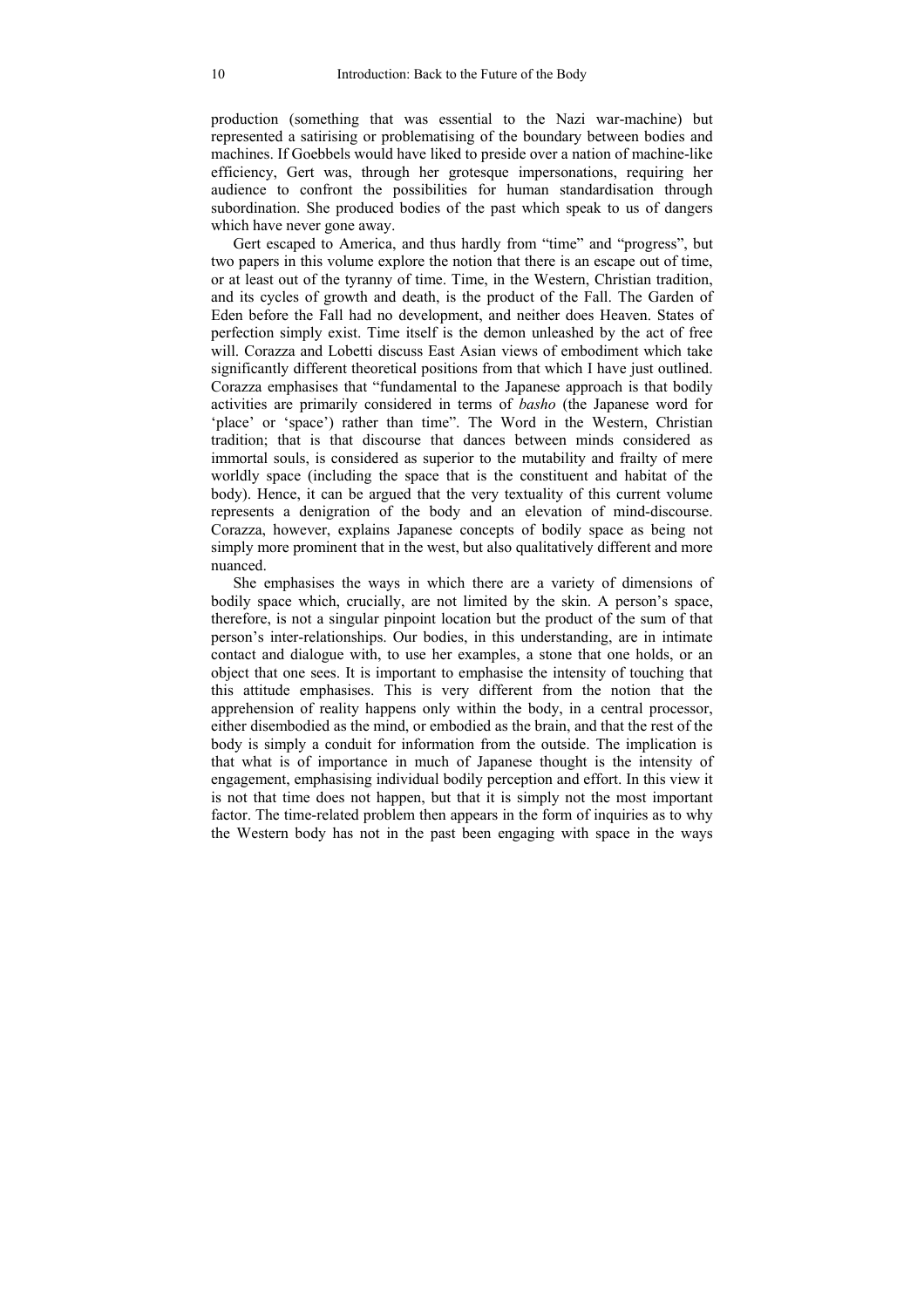recommended by such Japanese viewpoints. The volume returns to Japan with the work of Lobetti, but first further explores Corazza's notion of the potential of what she calls the "extended body".

Frampton's concerns are with the potential for bodily extension and pleasure. She writes about wet-nurses, their presence and absence over the last three centuries. She tells a fascinating story of the ways in which the wet-nurse has vanished. The function of the wet nurse was to suckle the children of families who could afford to pay for this activity. The notion was that the provision of milk was simply an alimentary service. However, new notions of sanitation focussed on protecting the boundaries of the physical and metaphorical body increasingly rendered the wet nurse suspect. She was of inferior social class, she penetrated into the heart of respectable families and, it was thought, threatened to pass on taints, even hereditary taints, via the milk to the child. Meanwhile, the experience of breast-feeding was increasingly seen as something which had an important role to play in emotional connection between mother and infant. Frampton argues that this process can be thought to a further stage of development in which breast-feeding can be identified as having elements of pleasures and engagements between bodies that provide alternative potentials for bodily communication compared with those advocated by discourses that emphasise the intensities of sexual contact. Frampton highlights notions of "intercorporeity" in which "the outside world thus enters into and alters us, at the same time that we alter it" (137). This provides an optimistic sense of the possibilities and pleasures of bodily potential.

But what if "intercorporeity" is forced? What if we want to be bodily extended not just in ourselves, but into being someone else? The feeling that technology might assist us to, in a sense, become the beings around us that fascinate seems like a modernist fantasy of empowerment, and a most disturbing one since it seems to offer up the potential to divide the world into a new set of colonisers and colonised. Such worlds are explored by Segal in her readings of three late twentieth-century films, *Gattaca* (1997), *The Talented Mr Ripley*  (1999), and *Being John Malkovich* (1999). These films are, to a greater or lesser extent, enjoyably exuberant fantasies. But to what do they point towards? Segal suggests that the last of the three is particularly revealing of what she calls "queer desire". Why, the fantasy asks, do we need to be restricted to the old biological tropes of a man and a woman producing a child? Why cannot a child give birth to a parent, and indeed be in the parent? There is an uncannily eugenic theme running through these films. In *Gattaca* and *The Talented Mr Ripley* the world belongs to those who appear to be superior (and, typically, are blond). The libidinous desire to be perfect and powerful and to possess someone beautiful and powerful lends perverse sexual energy to these films and implies that the frightening attraction of fantasies of perfection and domination has not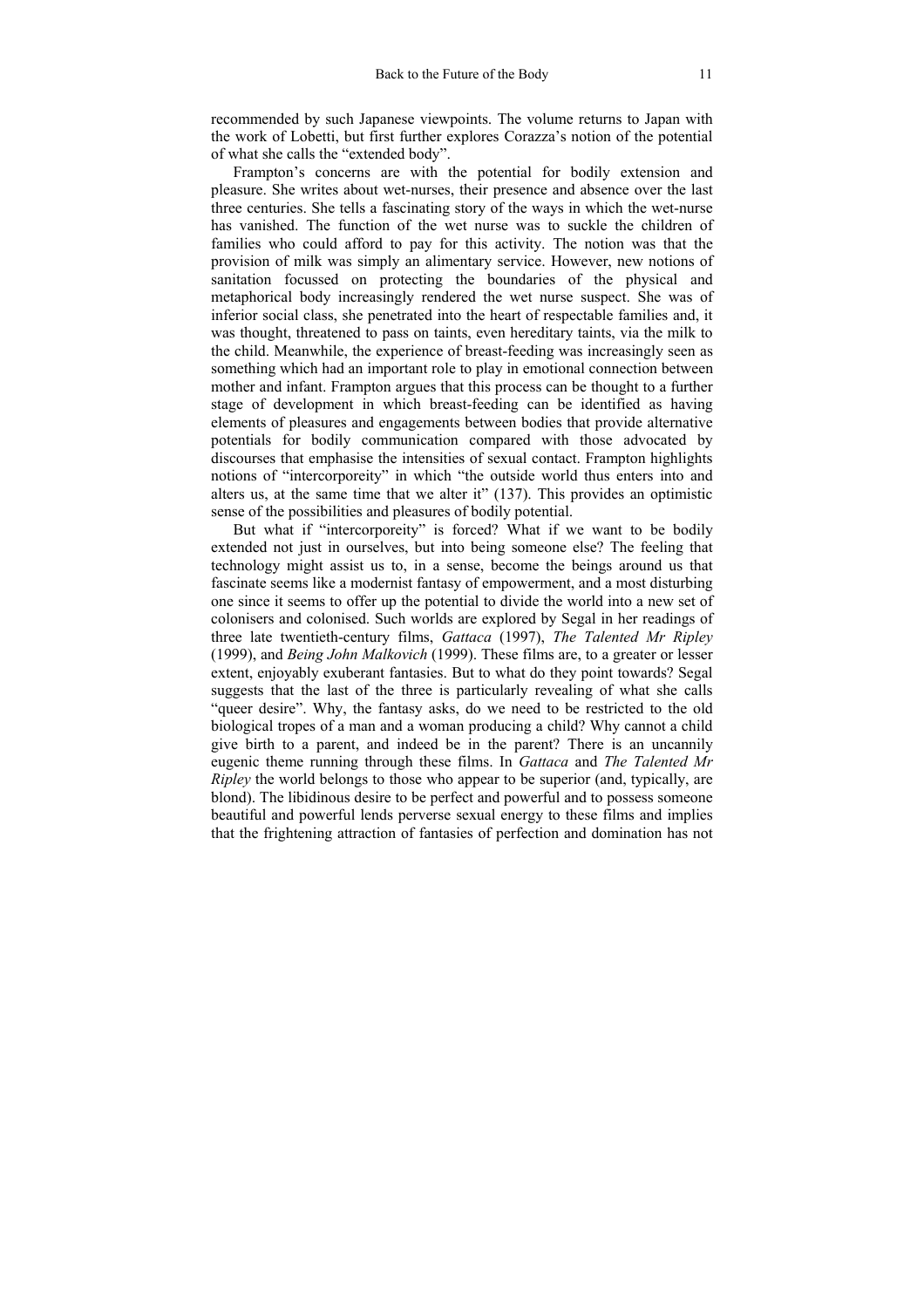disappeared. If people differ in power then who will be the winners and who the losers in the struggle to extend the body?

Does the body extend beyond death? Tomasini disagrees with Aristotle over the importance of respecting the dead. It is not that Tomasini supports notions that there is a supernatural reason for being careful with corpses. Rather, his paper argues that there is a deep-seated cultural understanding of humans as embodied entities, such that a corpse is not, at least, initially mere matter, but is still, in some degree a person. The case studies used to support this contention derive from the "improper removal, retention and disposal of children's organs" at Alder Hey Hospital, Liverpool [U.K.] in 1999 (164). He references Ricoeur's theories that present embodiment as being a key aspect of personal identity. This indicates that the notions of the extended body in its special connections with other bodies were well appreciated by outraged and grieving parents of the children in question, even if they were not appreciated or understood by the then medical authorities. The physical boundaries of the self, therefore, blur into those of others. Ones selfhood is at stake in the fate of a loved one and their body.

But there are other ways in which the extended boundary of the embodied self is problematised: notably through cyborg entities and situations. The cyborg sounds new but, in some ways, is not. O'Neill reminds us that "humans and their bodies have been engaged with technology, its manufacture, use and consequences, since tools were first fashioned", and she reminds us that since the sixth century B.C. teeth from the dead were being used prosthetically (174). She is worried, however, that with the growing complexity of medical possibility "it may be that our human embodiment will not assimilate to such a multiple or heterogeneous cyborg sense of belonging" (190). In other words, might we become metanthropoi by addition rather than transformation? Will we become so extended as to become merely things that are parts of other things? The suggestion is that the body/thing divide will be increasingly problematised, just as artificial intelligence will increasingly blur the mind/computer divide. Can we cope with the absence of boundaries, or will we generate new boundaries? Looking back to the future of the body suggests that we may, in fact, come to love our "attachments" even if, as in Tomasini's paper, we come to find it hard emotionally to tell what is us, and what is not.

A transcendent material and mental union has been dreamed many times before. Lobetti provides a fascinating account of Japanese ascetic practices. He describes ways in which, by following a range of practices, including "a diet consisting of pine needles, tree bark, pinecones, chestnuts and occasionally stones and crystals" (193), ascetics found ways to die in ritual circumstances such that their bodies, if all went well, did not decay, and they would then be held to have become "sokushinbutsu", "Buddhas in their very bodies". The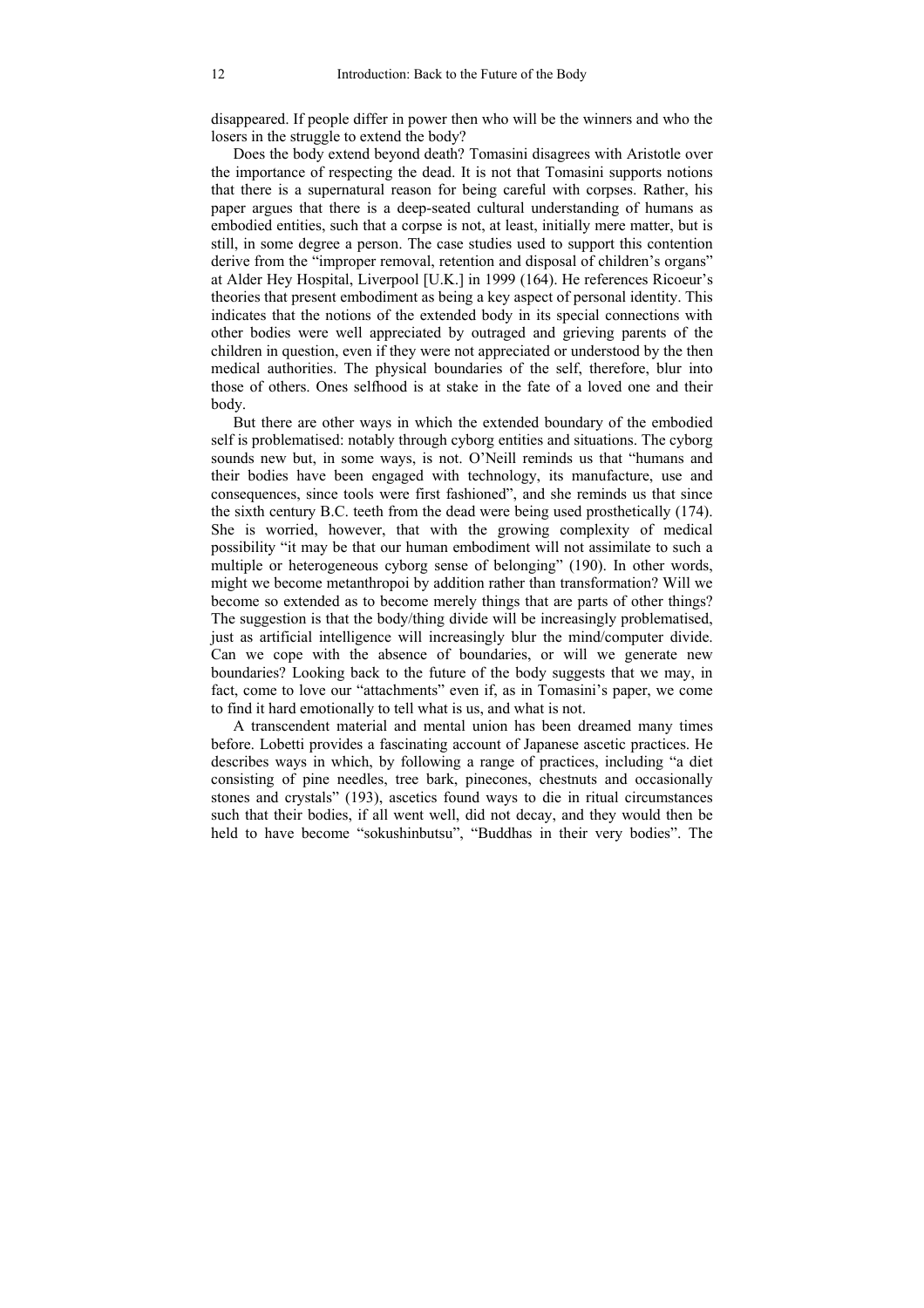result is understood by devotees as an extraordinary exhibition of transcendence and bodily integrity (which is entirely vitiated should the body succumb to rot). The resulting "objects" (I use the word in relation to an outsider's viewpoint) then become the focus of veneration, and, since the soul is alive and transcendent, as active forces in social life. It can be seen, therefore, that there are some similarities with the medieval cult of Christian relics. And just as in the shrines of medieval saints, so these bodies establish zones of sacred space providing opportunities for engagement between ordinary persons and transcendent beings.

These ascetics chose their fate. The potential for the body may lie not just in the ways in which it can grow or transform, but in the location and degree of personal agency involved. McCarron presents us with narratives of people possessing limited agency. He discusses prison lives in which the surface of the bodies of prisoners is made to express via the medium of tattooing. An important shift appears to have occurred between the nineteenth and twentieth centuries in so far as the themes of tattoos are no longer focussed upon "the possibility of bodily transcendence", but, as depicted in recent narratives, suggest that "the overwhelming majority of them [the tatooees] believe that there is nothing to them *but* bodies" (229). Such prisoners are, it is argued, objects that have significance only when under observation. In this sense, the life/death boundary has been transcended. Reality is the enactment of forms of death when in life, as in the skull tattooed on the skin, or as a biker in Hall's *Prison Tatoos* claims, "'death is no big deal… Most guys in here are just as good as dead. We eat, we sleep, we shit. But what's that? They already took our life" (1997: 12). Agency here operates in relation to the degree to which inmates are able to extend the meanings of their bodies through surface decoration.

Imprisonment, and hence liberation, can, of course, take both physical and ideological forms. Budgeon conducts a detailed examination of ongoing feminist attempts to discuss and understand and enhance the lives of women and their embodied experiences. Female experience is understood in feminist narratives as having been, historically speaking, more or less influenced by male oppression, distortion and appropriation. Attempts to redress the balance are, of necessary, implicated in such narratives, in that their reason for existence is partly to correct past inequality and this at least implies some sort of unequal performance in a gendered struggle for ideological and practical dominance. One approach taken by some feminists has been to return to the body; to celebrate its potential and materiality as being something "pre-social", as a core of magnificent reality that has been obscured by misogynist discourse. Others, as Budgeon points out, (249) embrace a view of radical social construction in which the female body can be culturally reconstructed into positions of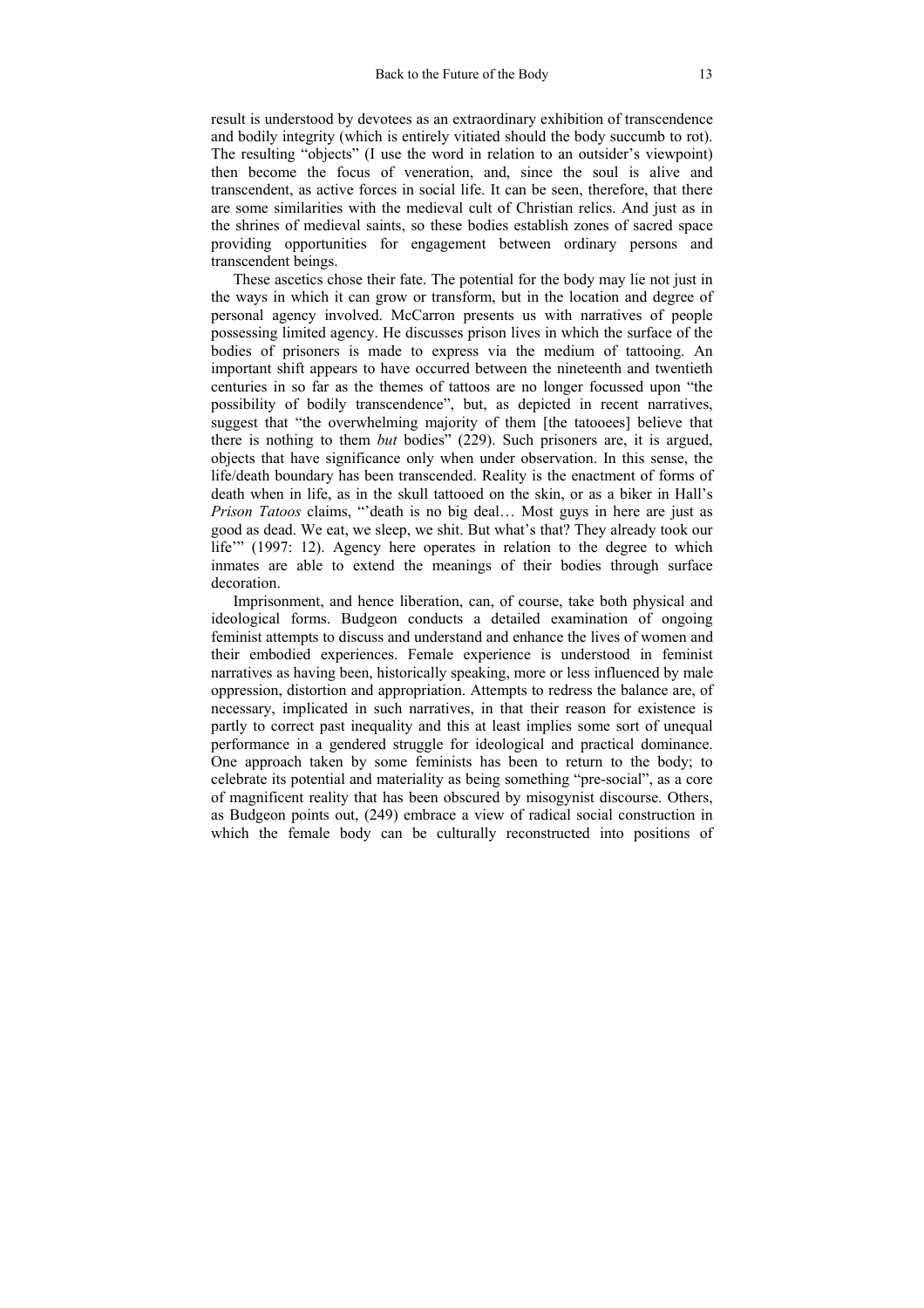empowerment. Both approaches can also be divided between those that wish to posit a mind that is transcendent of both body and gender, as the latter approach can sometimes suggest, or else to emphasise that male and female bodies in both their strength and weakness need to be foregrounded. Budgeon concludes by propounding the idea that both approaches are valid, so as to "engage with women's embodied agency as it is located within specific locations and sets of practices" (250). In other words we can think with the body, in all its fleshy glory, *and* in its socially constructed temporal context.

Whilst Budgeon traces the complexities of feminist strategies of theoretical engagement with the body, Kotef does this and something more, commenting that "like any other subject, women are constructed by complex, overlapping, and shifting grids of discourses" of which feminist theorising is one (268). This paper emphasises that studying such phenomena may not ultimately result in some sort of perfect "understanding" of past and self. Nevertheless, such struggles are not simply an ongoing enactment of evolving forms of hermetic criticism. Kotef's paper is about a struggle for freedom, both ideological and also physical, as represented by the nineteenth-century, dress-reform movement. In material terms the paper is about bloomers: "a dress, composed of loose trousers that narrowed at the ankles, covered by a skirt the often only covered the knees" (254). The aim was, quite literally, to enable women to move more easily and even, should they wish, to be able to visibly part their legs in public just like men. The resulting furore and ultimate abandonment of the dress has been understood in terms of, firstly, an attempt to liberate women from bodily encumbrances or, secondly, a moment when there was an unusual focus on bodiliness in the context of female emancipation in which women wanted to focus attention on the stifled potential of their bodies or, thirdly, the moment when the ideal of transcending the female body was produced as the result of "an agonising sacrifice" (268). From this point it was decided that reform of female appearance would be abandoned and energy focussed on the notion of mental equivalence to men and the demand, coming in the wake of this assertion, for the vote.

#### **Conclusion**

The theme of the last essay brings us back to the underlying issue of why we are here: if it is not to perpetuate a pre-existing consensus, is it simply to engage in a form of conversation, a minority discourse in which conceptions of the body are comfortably relegated to the role of symbolic traces of the real business of academic career progression? Hopefully not. Out there, beyond the recondite delights of reading and reasoning, there are bodies that are not just symbols of something else; bodies that are culturally constrained when they need not be,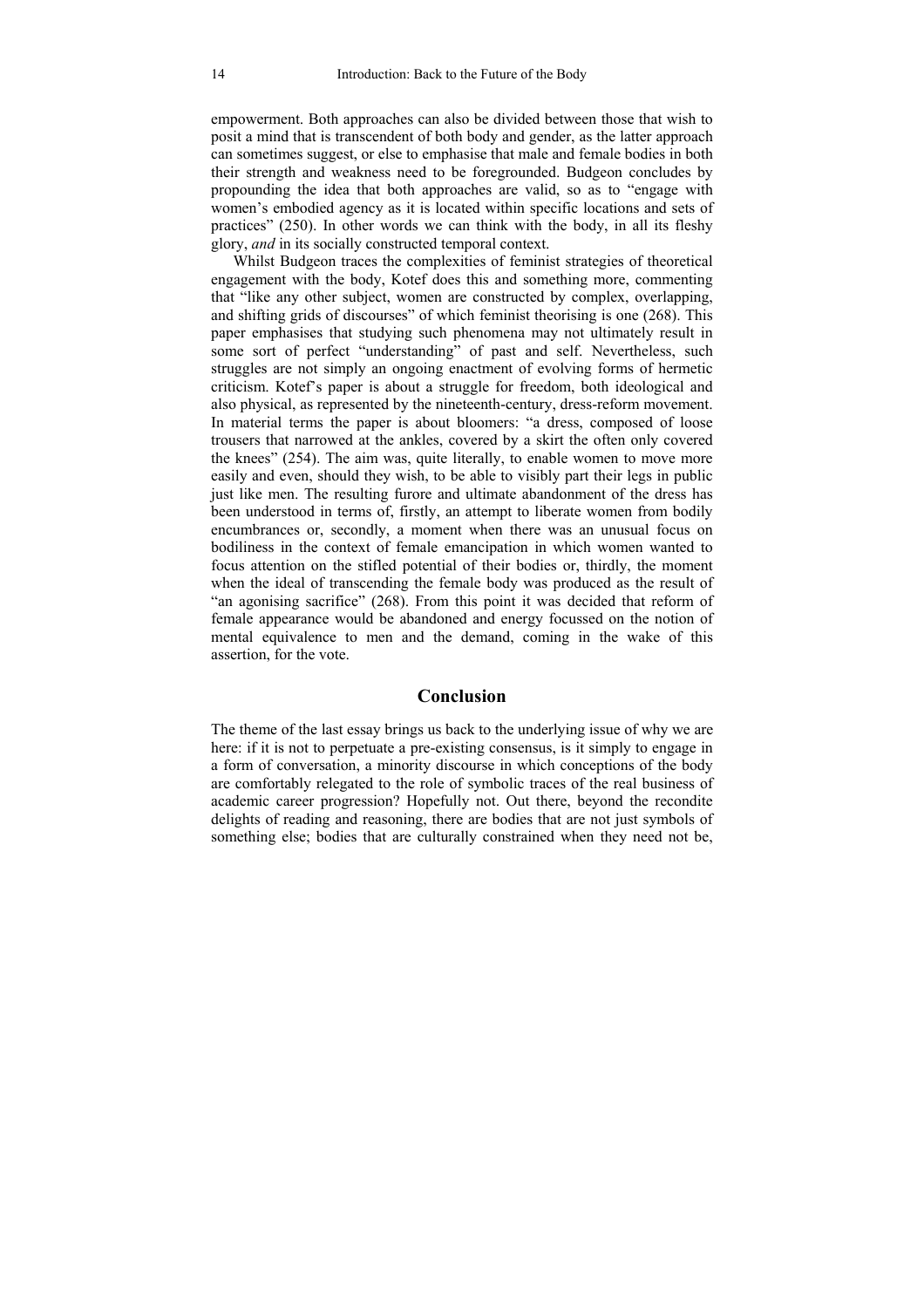that are misunderstood when they need not be. The papers of this volume cannot provide a programme for the potential and future of the body through its necessarily limited investigations of the past. Above all, there has not been space to engage with every important issue: most notably, the volume does not engage with the problems of the medically diseased body (Porter, 2001: particularly chapters 3 and 4, provide a useful introduction to several key issues). What this volume can hope to achieve, however, is to aid the imagining of forms of cultural health for the body.

Such states that transcend prior limitations and disabilities could, and I would argue, should, take many forms. This agenda is not simply about perfecting a salvation narrative of rebirth such as that which puzzled the initial viewers of Stanley Kunbrick's *2001: a Space Odyssey*:

reviewers had gone into the screening expecting a traditional drama of human crisis, love, hate, battle and resolution up among the stars. What they got was one man's obsessively detailed, multi-million dollar waking dream of humankind's evolutionary and technical destiny… [which ends with] one of cinema's most extraordinary images of hope and wonder: the benevolent wide-eyed starchild at the film's end, all wisdom and compassion (Bizony, 2000: 15-16).

In Arthur C. Clarke's novelisation of the screenplay he wrote jointly with Kubrick, the human who has been reborn as a result of an alien-encounter returns to earth and saves the planet from nuclear destruction (Clarke, 1968: 223). This collection of papers does not, I am afraid, point to such a single amazing solution as being on its way to us courtesy of either alien or human science. As Blake knew, we must work for our own bodily revolution. We do not, of course, all want to, or need to, come to resemble the perkily youthful, male, English pinkness of Blake's eighteenth-century starchild (fig. 1.1). Our "metanthropoi", these papers suggest, can be extraordinarily diverse. In this volume we find men, women, Christians, Jews, Buddhists, feminists, whites, blacks, albinos, tattooed prisoners, grieving relatives and medically enhanced patients displaying, defending, understanding and extending their bodies in ways which may give us ideas for the future of our own.

#### **Acknowledgements**

I must thank all the contributors, the organising committee and all the other participants of the Bodies Past workshop on which this volume was based. Special tribute must go to the then Director of the Birkbeck Institute for Humanities, Prof. Donna Dickenson. Thanks are also due to the Trustees of the British Museum for permission to reproduce Blake's "Albion Rose" and to Andrew Rudd for reading the final text of this introduction.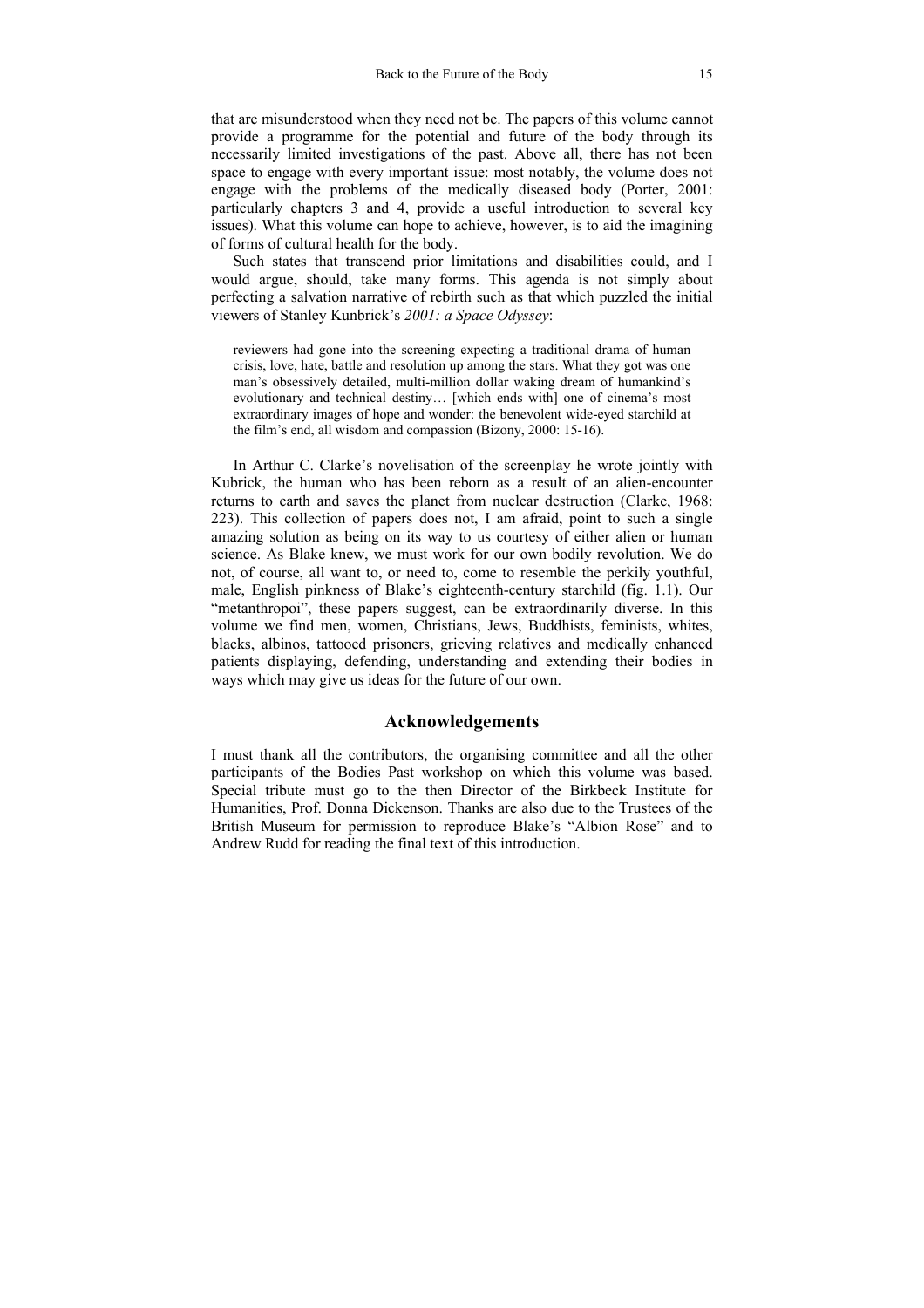#### **Works Cited**

Bizony, Piers, *2001: Imagining the Future* (London: Aurum Press, 2000).

- Butlin, Martin, *The Paintings and Drawings of William Blake: Text* (New Haven: Yale University Press, 1981).
- Canning, Kathleen, "The body as method? Reflections on the place of the body in gender history", *Gender and History* 11 (1999), pp. 499-513.
- Clarke, Arthur C., *2001: a Space Odyssey* (London: Hutchinson, 1968).
- Dutton, Kenneth R., *The Perfectible Body: the Western Ideal of Physical Development* (London: Cassell, 1995).
- Eder, M. D., "Good breeding or eugenics," *The New Age*, May  $16<sup>th</sup>$  (1908), p. 47.
- Engelstein, Stefani, "The regenerative geography of the text in William Blake", *Modern Language Studies* 20 (2000), pp. 61-86.
- Gruber, Howard E., "Darwin on man, mind and materialism", in R. W. Rieber, ed., *Body and Mind: Past, Present and Future* (New York: Academic Press, 1980), pp. 79-115.
- Hall, Douglas, *Prison Tattoos* (New York: St. Martin's Press, 1997).
- Howard, Seymour, "William Blake: the Antique, nudity and nakedness: a study in idealism and regression", *Artibus et Historiae* 3 (1982), pp. 117-49.
- Hubbard, Philip, *Sex and the City: Geographies of Prostitution in the Urban West* (Aldershot: Ashgate, 1999).
- Macfie, Ronald Campbell, *Metanthropos, or the Body of the Future* (London: Kogan Page, 1928).
- Porter, Roy, *Bodies Politic: Disease, Death and Doctors in Britain, 1650-1900* (London: Reaktion, 2001).
- Turner, Bryan S., "The body in western society: social theory and its perspectives", in. ed. Sarah Coakley, *Religion and the Body* (Cambridge: Cambridge University Press, 1997), pp. 15-41.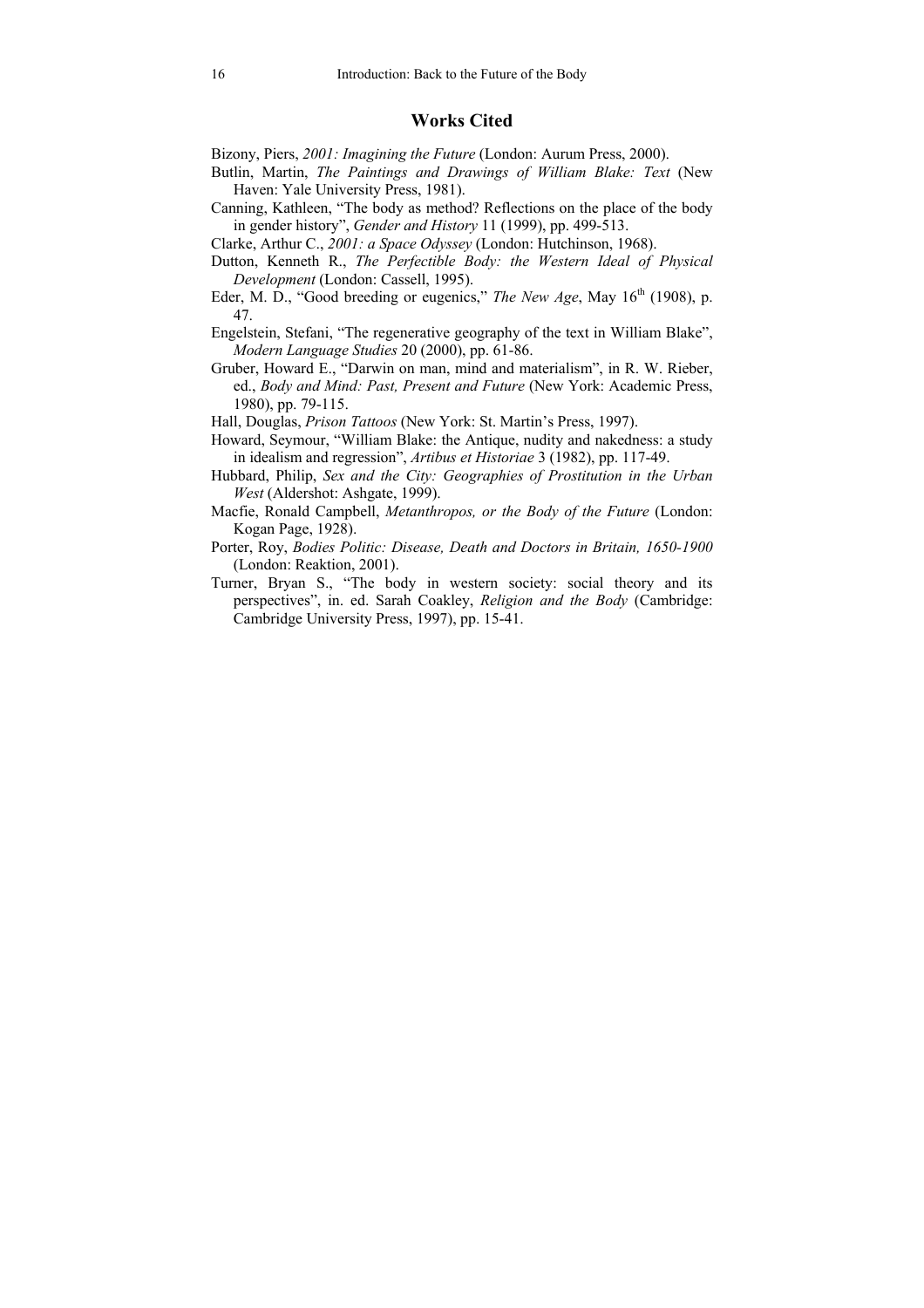### CHAPTER TWO

## THE BODY AS A MACHINE: DESCARTES, SHERLOCK HOLMES AND ROBOTS

### PIERRE CASSOU-NOGUÈS

My paper is mainly concerned with Descartes' representation of the body as a machine. It aims at contrasting this Cartesian machine with images of "robots" in nineteenth- and twentieth-century literature. As is well known, Descartes distinguishes the mind, which is a thinking substance, and the body, which he considers as a machine. In a way (and that has been discussed by various philosophers) this distinction between mind and body, with the definition of the body as a machine, is a consequence of the new physics that emerged at the turn of the seventeenth century.<sup>1</sup> Descartes, taking the full scope of this new physics, seemed to open up a new era for philosophy in which we still live. I will argue, however, that the Cartesian representation of the body as a machine, with its specific characteristics, has somehow been abandoned. We now have a different image of the body as a machine. As various examples in science fiction show, we may still see the body as a machine but we tend to give different characteristics to it. That also leads to a shift in the mind-body problem.

Considering the body as a machine, Descartes is led to a whole series of questions: for example, how do I know that the person in front of me is indeed a human being and not a machine (a robot as we would say) pretending to be human? The machine as a representation of the body is always also a possible representation of the human being, body and mind. It is true of Descartes' machines, and it is true of the robots of science fiction. In fact, several times, especially in his correspondence, Descartes makes thought experiments, which could easily be (and in fact have been) turned into science-fiction stories. However, these stories, in science fiction, would hardly end with the same conclusion. Descartes' machine no longer appeals to us as it did to the philosophy and the literature of the seventeenth and eighteenth centuries. It has

<sup>&</sup>lt;sup>1</sup> For a recent discussion, Putnam (1999).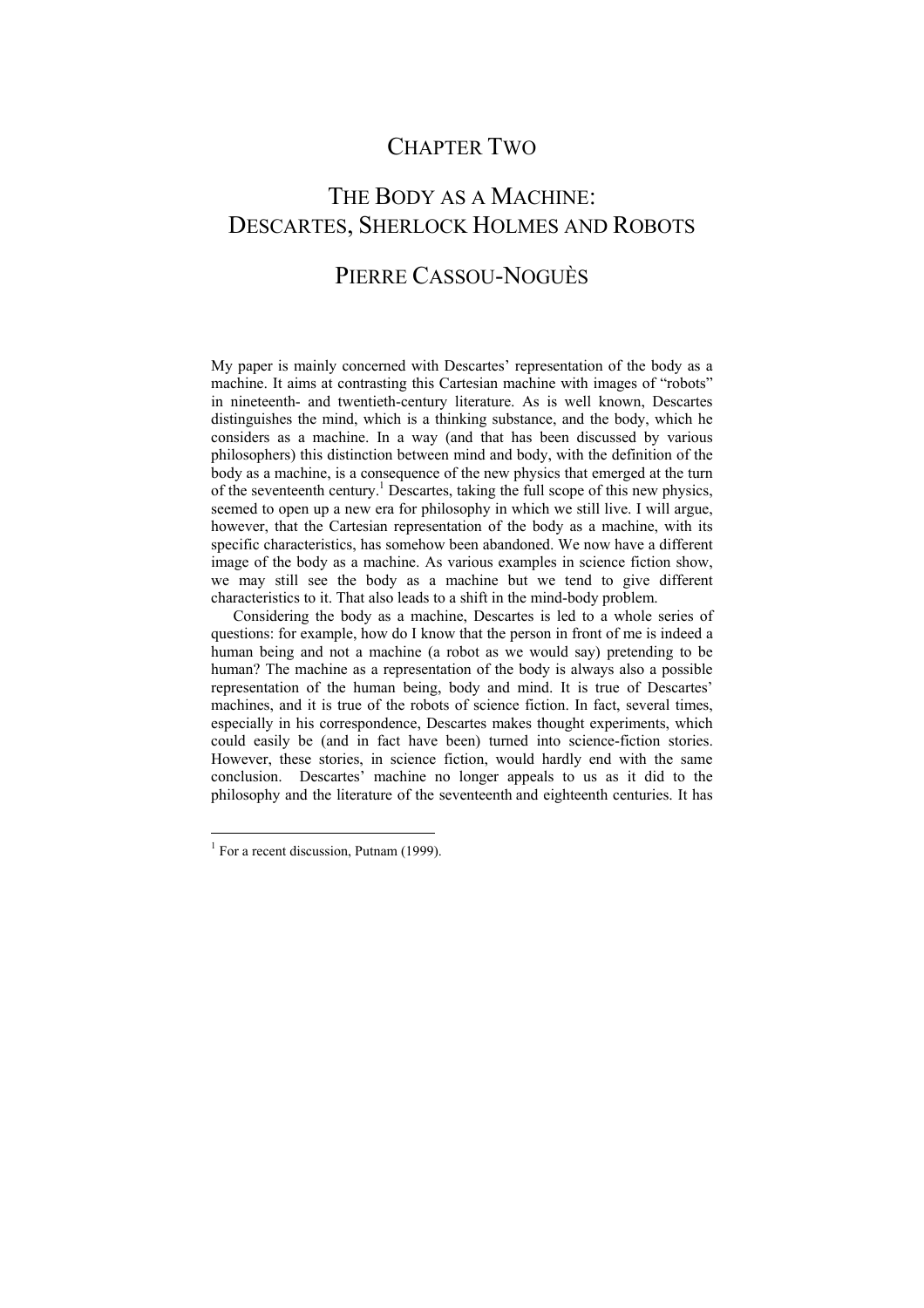become uncongenial to our imagination. I will contrast two images of the manmachine: one that is defined in Descartes' texts and a second one that appears in literature in the second half of the nineteenth century and, in particular, in science fiction<sup>2</sup>

What then distinguishes the Cartesian idea of the body-machine from ours? I will delineate my theses and come back to the texts later on. First, the paradigm of the machine as a representation of the body, in Descartes, is a clock, an automaton that, once set in motion, as it is wound up, seems to act by itself. On the other hand, when we speak of a robot, we rather imagine a calculating machine, a computer. The robot, it is true, is not simply a computer, but its central part is a computer. What distinguishes different generations of robots in science-fiction novels is essentially their brain, the computer that animates the various parts of the machine.

Moreover, Descartes admits that a machine could express any kind of emotions or what he calls passions. That includes hunger, cunning, anger, fear or love.<sup>3</sup> What distinguishes human beings from machines is language (speech). Machines, according to Descartes, cannot use language or cannot use language normally. Now, generally, our robots, in science fiction, have the opposite characteristics. They can use language (they speak, they reason, they may even joke), but they cannot show emotions. Though one can find counter examples, the image of the robot that circulates in science fiction is apathic (without passion). The human being is no longer defined by its language but by its emotions.

On one hand, we have a clock, which is mute but can express love for its master, or distress when it unwinds. On the other hand, we have a computer, which can talk to us but remains impassive. My point is that the mute but sympathetic clock is no longer a plausible image for us. It also follows that, if one may speak of a mind-body problem in literature, the problem of finding out what makes a human a human is no longer the same as it was for Descartes. The problem is no longer to unite the machine with a mind that would explain the use of language, which a machine by itself cannot produce. The problem is rather to find out how emotions may come to a body, which, apparently, could still be a machine.<sup>4</sup> I will try to give textual evidence for this shift in our images

<sup>2</sup> The term "man-machine" was coined by La Mettrie (*L'homme-machine*, 1748); the term "robot" was coined by R. Capek in the play *RUR* in 1920. I will use these terms to refer to any machine (also in Descartes' texts) that might imitate human behavior.

<sup>&</sup>lt;sup>3</sup> Descartes' examples, in his letter to Morus, Feb.  $5<sup>th</sup>$  1649 (Descartes, 1953: 1318, 1320 ; Descartes, 1985: III, 360 and sqq.).

<sup>4</sup> Descartes considers that speech is "*le seul signe certain d'une pensée latente dans le corps*" ("the only certain sign of a thought hidden in the body"),  $\overline{To}$  Morus, Feb. 5<sup>th</sup> 1649 (Descartes, 1953: 1320 ; Descartes, 1985 : III, 366). Language, or speech, is the only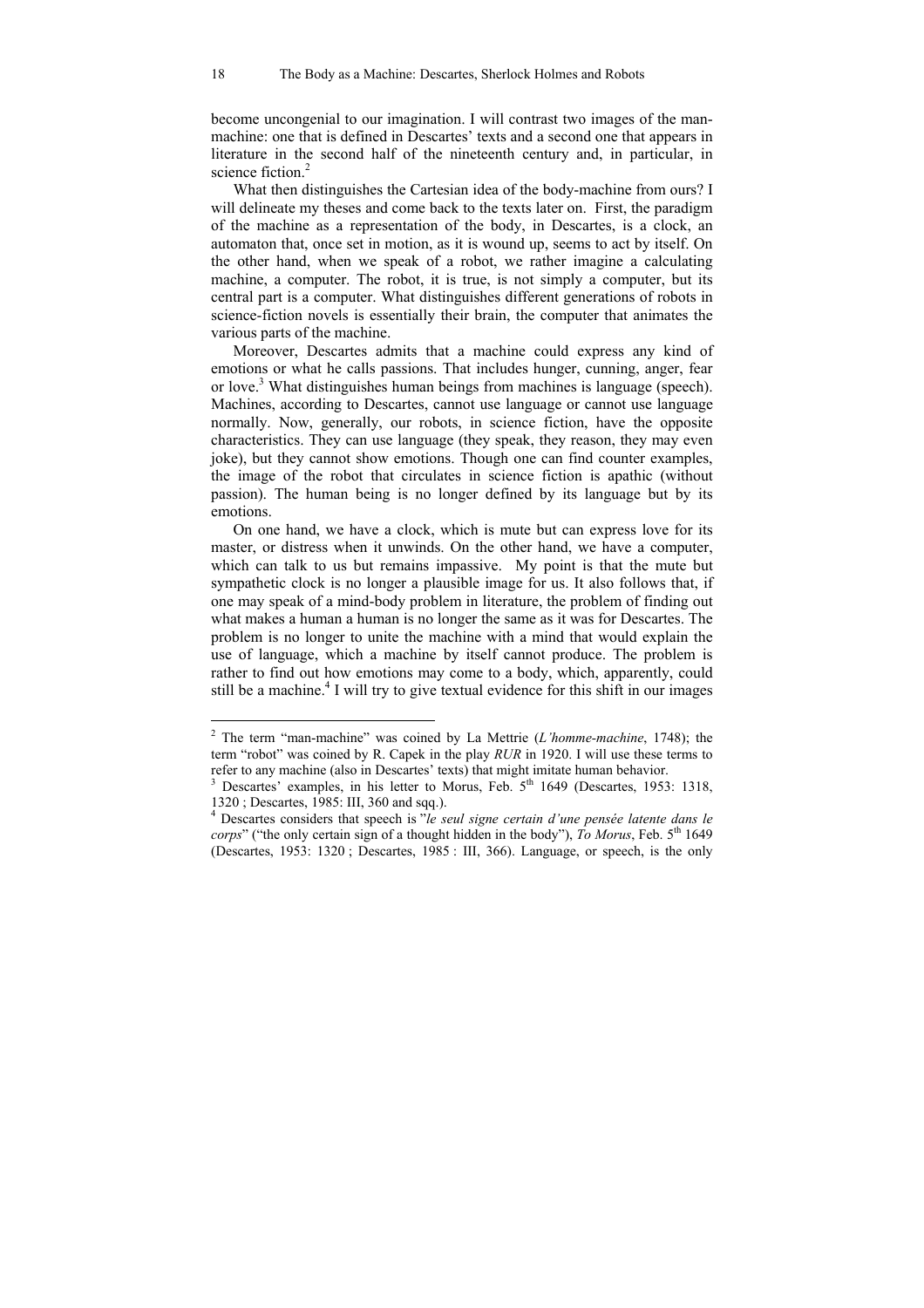of the body as a machine. But, beforehand, I would like to make three more points.

 First remark: Descartes' machine and the robot of science fiction are not the same device and it is not the same function that these machines lack. Now one thesis would be that this function, which the machine lacks, is itself projected into another figure. In Descartes' texts, it is language that machines miss, or a certain kind of speech, and that speech is always referred to the figure of the madman. Incidentally, it shows that the figure of the madman has a function in Descartes' epistemology. It is not simply an exteriority, a figure outside rationality and by the exclusion of which rationality is defined, as Foucault argued. This role given to the madman seems to bring us closer to Derrida's interpretation (see below footnote 8). I will give some quotations later on. The discourse of the madman is, in Descartes' texts, the paradigm of a speech that a machine will never master and that defines humanity. Now, in our literature, say in science fiction generally, machines lack emotions, desire in particular, and it seems to me that a good candidate for a figure of emotions, which would correspond to the figure of the robot, is the vampire. The character of the vampire as we know it, an aristocrat ("male" or "female") who needs to seduce its victims before it can draw their blood, appears earlier, at the beginning of the nineteenth century, but it seems afterwards to develop parallel to the new image of the man-machine, the apathic computer. The vampire seems to be the opposite of the robot: the vampire is essentially governed by its emotions (its desire for blood) whereas the robot only follows its reason. The opposition of the man-machine and the madman would then structure classical imagination whereas the opposition of the robot and the vampire would structure our imagination.<sup>5</sup>

Second remark: in this discussion, I only refer to the robot, a machine that imitates, as far as it can, human beings and constitutes an individual. However, there are in science fiction other kinds of machines, which, like Descartes' machines, have something to do with the production of emotions. I am thinking in particular to the machines that enter into the constitution of the cyborg. The cyborg is a mixed entity, with both organic and mechanical components. Now,

l

function that cannot be accounted for by the mechanism of the human body. It forces one to acknowledge the presence of a soul in the body of another. Emotions, or sympathy for other beings, in science-fiction seem sometimes to play the same role as speech in Descartes' texts: "If a mechanical constructs halts in its customary operation to lend you assistance, then you will posit to it, gratefully, a humanity that no analysis of its transistors and relay systems can elucidate. A scientist, tracing the wiring circuits of that machine to locate its humanness, would be like our earnest scientists who tried in vain to locate the soul in man." (Dick, 1995: 212).

 $<sup>5</sup>$  At least, it is the thesis I defend in my book (Cassou-Noguès, forthcoming).</sup>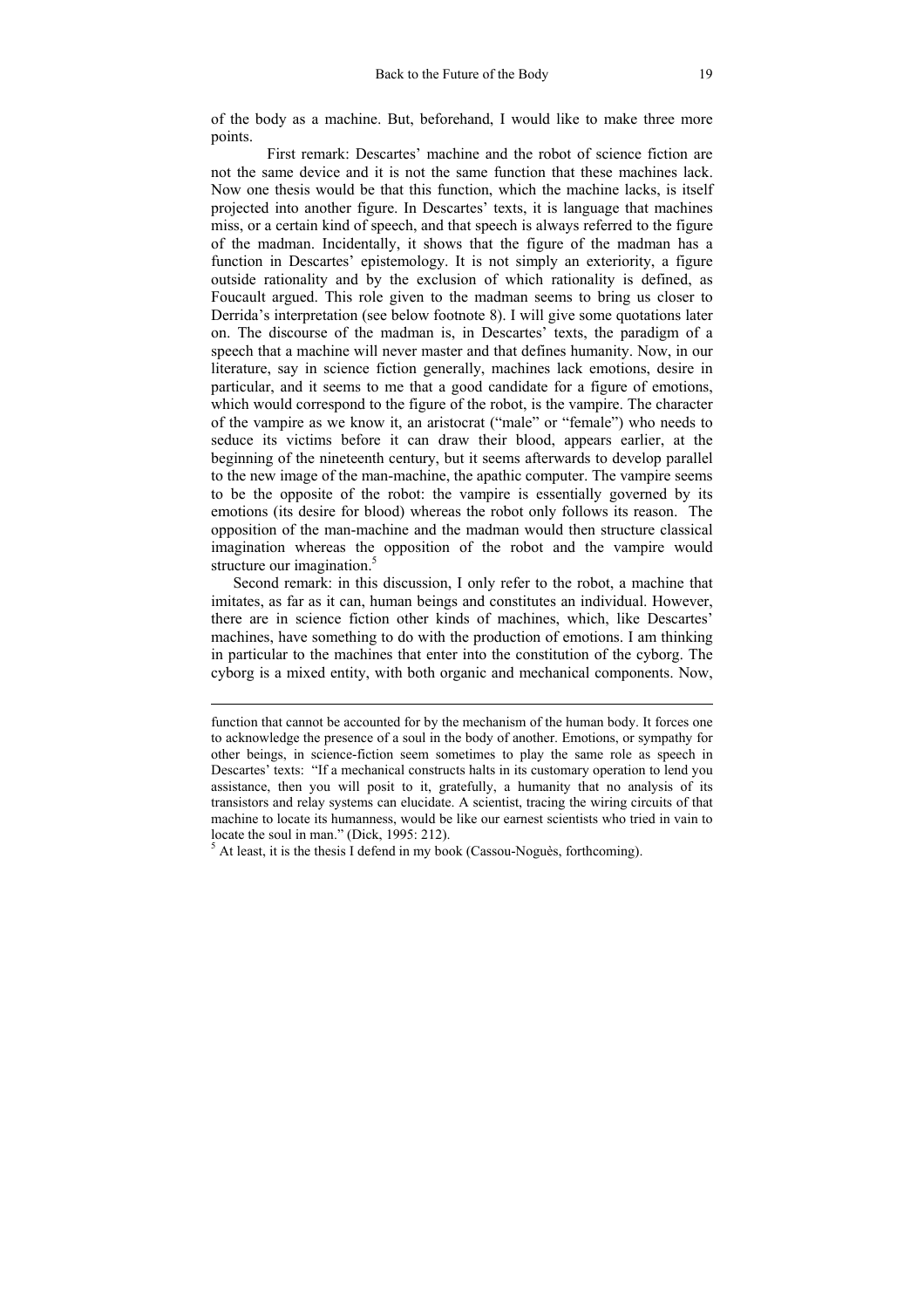as components of the cyborg, machines seem to take a new role. There is a whole corpus of texts around cyborgs that relates the mechanical components to the production of emotions and thus delineates another image of machines. That image is also at the center of the concept of the "desiring machine" in Deleuze and Guattari's *Anti-Oedipus.* I will leave that image aside to concentrate on robots that are mechanical individuals.<sup>6</sup>

 Third remark: I argue that our machines, contrarily to Descartes' machines, may use language, I only refer to our image of machines, to the machines of literature, science fiction in particular. I do not mean that, since Descartes, we have been able to build machines that speak normally, or that we know that machines, in principle, may use natural language. That, obviously, is still a question for philosophy or cognitive science. However, generally speaking, the robots of science fiction may talk as well as human beings do. They can only be distinguished from human beings by their lack of emotion. The machine, as an image, is talkative but apathic. By an image, I understand a description, which appeals to us, even though its characteristics are not rationally justified. There seems to be a relative independence between images and knowledge. On one hand, images modify with knowledge and technology, as the whole development of science-fiction shows, but, on the other hand, images do not simply illustrate knowledge. We *imagine* talking machines, machines that use natural language although we do not *know* whether machines can use natural language.

I will now try to substantiate these points by a few examples. Let us start with Descartes' position. Descartes distinguishes the mind, which is a thinking substance, and the body. Descartes is convinced that all the functions of the body, breathing, digestion, the beating of the heart, can be explained in mechanical terms. The body then appears an automaton, a machine that, once wound up, acts by itself till it breaks or unwinds. The example that Descartes takes is almost always that of a clock:

these functions [such as digestion of the food, the beating of the heart, etc.] follow from the mere arrangement of the machine's organs every bit as naturally as the movements of a clock or other automaton follow from the arrangement of its counter-weights and wheels (Descartes, 1985: 108).

Again:

<sup>&</sup>lt;sup>6</sup> Similarly, I will ignore the gender of the robot. There are, of course, famous "female" robots such as in Hoffmann's novella *Der Sandmann*, Hadaly, in *Eve future* from Villiers de l'Isle-Adam (1886), Rachel Rosen, in Dick (1968). It is not clear however that these "female" robots have specific characteristics, except that "insensibility" that defines modern machines.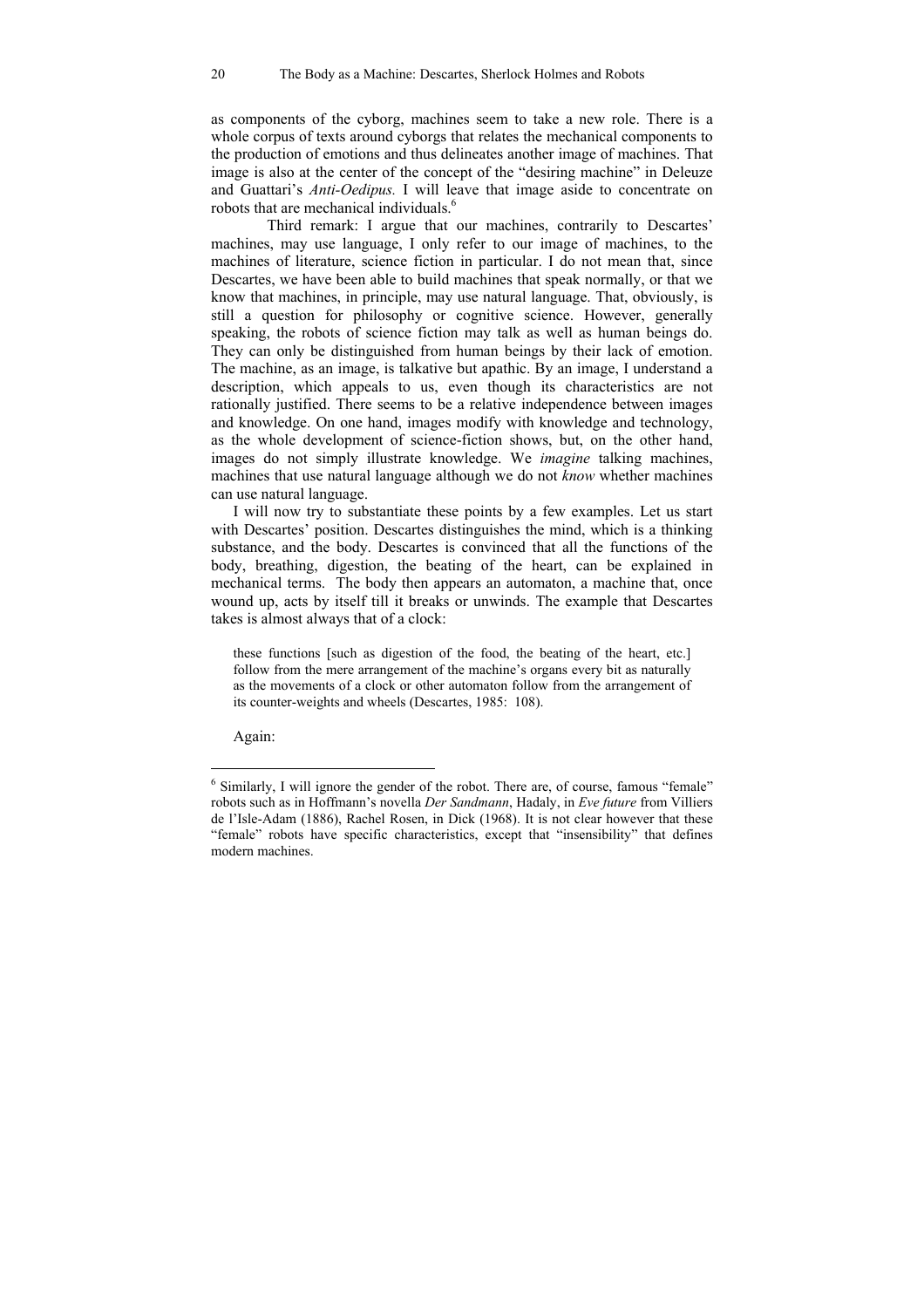the difference between the body of a living man and that of a dead man is just like the difference between, on the one hand, a watch or other automaton (that is, a self-moving machine) when it is wound up and contains in itself the corporeal principle of the movements for which it is designed, together with everything else required for its operation; and, on the other hand, the same watch or machine when it is broken and the principle of its movement ceases to be active (Descartes, 1985: 330).

It is clear in these texts that the model, for the body-machine, is the clock, an automaton that seems to act by itself. This image is not peculiar to Descartes, One also finds it in the introduction of Hobbes' *Leviathan*.

Now, according to Descartes, a human being is the union of a soul that is a thinking substance and a body. Descartes is then led to consider all animals as machines, since otherwise one would have to give them a soul. Therefore, every aspect of the behavior of animals must be considered as the result of their mechanism: this includes breathing and digestion, but also hunger, cunning, anger and, apparently, love. Descartes does not deny that animals do appear to have some kind of life, some sensibility or may express some emotions. He argues that these can be accounted for by mere mechanism.<sup>7</sup>

This question reappears with respect to human beings. Of course, I know that I am not simply a machine but also a soul, a thinking substance. I know that I think, and thought, as experienced in the first person, has to be referred to a thinking substance, a soul, beside the body. However, how do I know that the person whom I face is not a machine? The experience of thinking, in the first person, might assure this person that he or she is not a machine but this experience by itself does not communicate. It is then a problem, for Descartes, to find out whether it is possible to recognize from the outside a human being from a machine that would imitate human behavior. As in the case of animals, Descartes believes that the expression of natural "appetites" (hunger or thirst) and "passion" (joy, fear, love, anger) can in some case be accounted for mechanically and, therefore, could be reproduced by a machine. A robot, to use a term Descartes does not know, could show us his hunger or his love. It is only the use of language that distinguishes the human being from a machine or an animal. Descartes clearly separates the use of language from the expression of passions, which machines can imitate: "we must not confuse speech with the

 $7$  "I am not disturbed by the astuteness and cunning of dogs and foxes, or by all the things which animals do for the sake of food, sex and fear; I claim that I can easily explain all of them as originating from the structure of their bodily parts." Descartes also mentions "natural impulses of anger, fear, hunger, and so on" (To Morus, 5th Feb. 1649) (Descartes, 1985: III, 365-366).